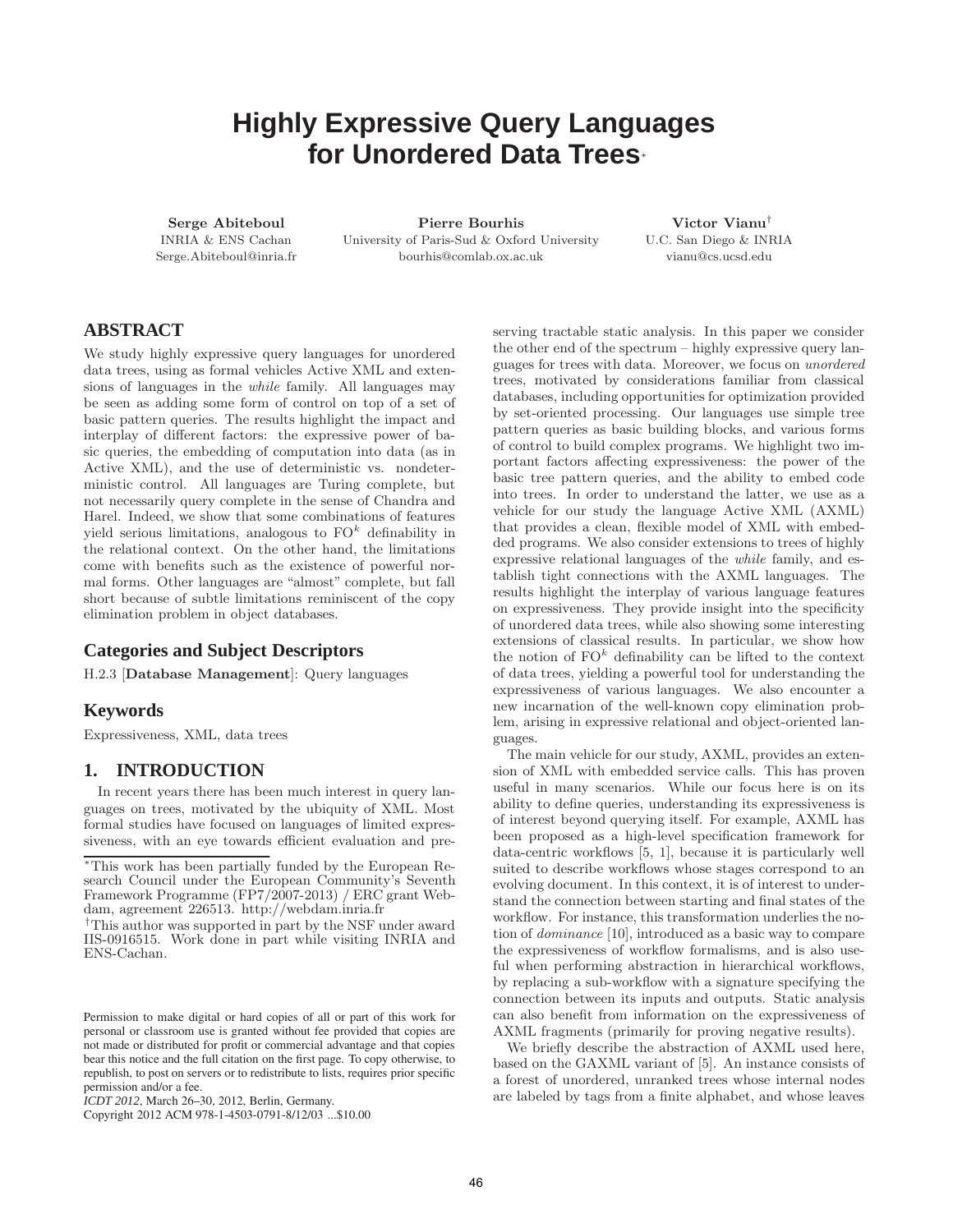are labeled by tags, data values from an infinite alphabet, or function symbols. The activation of functions, as well as their return, are controlled by guards, which are Boolean combinations of tree patterns. Trees evolve under two types of actions: function calls and function returns. A function call creates a fresh workspace initialized by a simple treepattern-based query on the current instance. The workspace may in turn contain function calls, and workspaces can thus be created recursively. The answer to a function call consists of a forest which is the answer to a query applied to the final state of its workspace. AXML typically adopts a nondeterministic control semantics, by which transitions are caused by the call or return of a single arbitrarily chosen function whose corresponding guard is true. Alternatively, one can adopt a natural deterministic semantics under which all calls and returns whose guards are true are fired simultaneously (analogously to Datalog rules). We can view AXML as a query language whose input is an initial instance and whose output is a tree produced under a designated root (say Out). We refer to GAXML viewed as a query language as QAXML thereby stressing that its main role is as a query language.

The main contribution of our work is to highlight fundamental aspects of querying trees and the expressibility of query languages for trees. It can be viewed as a continuation of works on relational languages (see, e.g., [3]) and objectoriented languages [4]. We study in particular the impact on expressiveness of the embedding of functions into data, which is a main distinguishing characteristic of AXML. We consider this in combinations with restrictions on the tree patterns used by functions, and deterministic or nondeterministic semantics.

A first group of results focuses on the case when the functions are isolated from the data (by disallowing all but trivial embeddings), and the queries used by functions manipulate only data values rather than full subtrees. We show that the resulting expressiveness is analogous to relational languages in the spirit of embedded SQL, consisting of a Turing complete programming language interacting with an underlying database by first-order (FO) queries. In the relational case, such languages are formalized by the relational machine, or equivalently, languages of the while family augmented with integers [6]. Recall that despite their Turing completeness, these languages are far from query complete; in fact, they are definable in  $L^{\omega}_{\infty \omega}$  (infinitary logic with bounded number of variables), they have a 0-1 law, and cannot compute even "simple" queries such as the parity of the domain. We define analogous languages (and nondeterministic variants) for trees and show that QAXML with isolated functions is equivalent to the tree variant of while with integers. This allows proving limitations in expressive power analogous to the relational case, but also yields similarly powerful normal forms. For example, every such QAXML query with isolated functions can be evaluated in three phases:  $(i)$  a PTIME preprocessing phase on the trees; (ii) a computation with no data; and (iii) the construction of the final answer in PTIME (with respect to the answer). The normal from is a powerful technical tool and also highlights potential opportunities for optimization, since the outcome of the first phase may be much smaller than the original input. In particular, Boolean queries require only phases (i) and (ii), so can be computed by first eliminating data by a PTIME computation, then carrying out the remaining of the computation on a potentially much smaller instance with no data values. This may be

seen as an adaptation to trees of similar normal forms that hold in the relational case, where the first pre-processing phase can be defined by a fixpoint query [3, 15]. The normal form is also a key technique in understanding the relative expressiveness of various languages and showing sometimes surprising equivalences. Thus, it is instrumental in proving the equivalence of QAXML with isolated functions and tree variants of while with integers. It is also key in showing that the nondeterminism does not increase the ability of QAXML with isolated functions to express deterministic queries (compared to the deterministic semantics).

The limited expressive power of QAXML with isolated functions is alleviated by allowing arbitrary embedding of functions, yielding QAXML with dense functions. In this case, QAXML with non-deterministic semantics allows expressing any arbitraty computable queries over trees, i.e., QAXML is query complete. Intuitively, this is because function embedding allows some form of data nondeterminism, i.e., the possibility to nondeterministically choose a data value in a set. This allows nondeterministically computing an ordering of the data values. With this ordering, the first phase of the computation permits to fully identify the input, thereby yielding query completeness.

Interestingly, we also consider a deterministic semantics. Rather surprisingly, QAXML with dense functions and deterministic semantics is not query complete (so in this case nondeterminism does allow expressing more deterministic queries). In fact, we encounter a phenomenon that has already been observed for languages with value invention, namely the well-known copy elimination problem [4], precluding completeness even for inputs and outputs of bounded depth. Intuitively, one can obtain several copies of the result, but the language does not permit retaining only one final copy.

In the bulk of our study, variables in queries denote atomic data values. We also consider variables denoting subtrees. The use of tree variables yields powerful subtree manipulations by the queries of QAXML functions. As a result, the expressive power is substantially increased. In particular, deterministic QAXML becomes query complete even with isolated functions. Interestingly, the nondeterministic variant falls slightly short of completeness – it expresses a sublass of queries called weakly nondeterministic, corresponding intuitively to nondeterminism arising from control rather than choice of data. To render the language fully complete for nondeterministic queries, we need to go beyond isolated functions, although full density is not required. As a side effect of the first result, we obtain a powerful normal form for deterministic QAXML queries with tree variables: embedding of functions can be entirely eliminated with no loss of expressiveness. In the nondeterministic case, embedded functions can be eliminated from the input but must be allowed in intermediate instances produced by function calls.

As earlier, we can show close connections between QAXML and languages of the while flavor, allowing subtree manipulations. The while languages are simpler than the previous variants, since integers and other constructs are no longer needed. The results also yield a normal forms for the nondeterministic variant of the while language, confining all nondeterminism to the last step in the computation.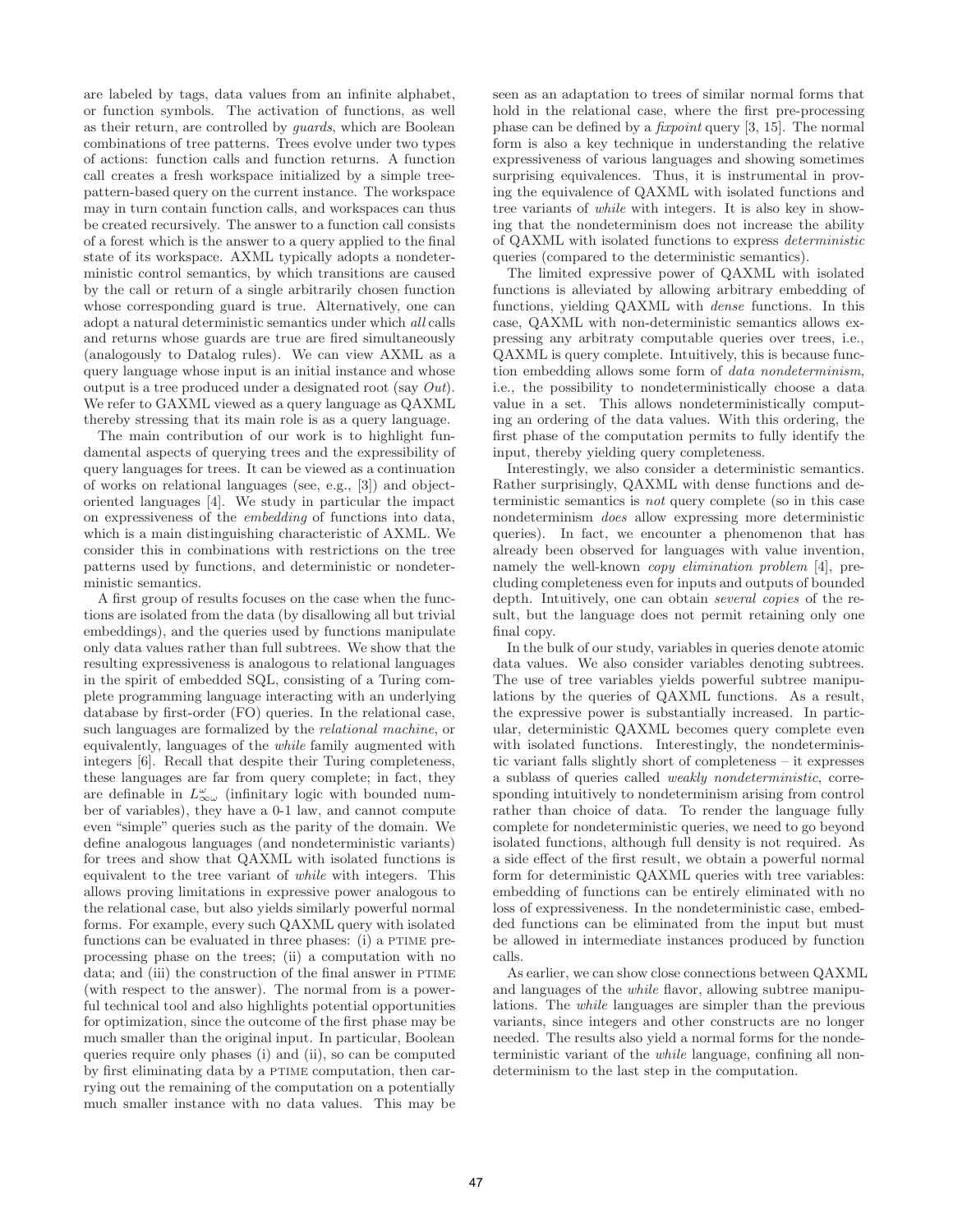#### **Related work**

Our investigation of AXML leverages various techniques of the classical theory of query languages, including expressiveness of FO with a bounded number variables, normal forms, 0-1 laws, and highly expressive languages. This background is reviewed in the next section.

Query and transformation languages on trees have been widely investigated in the context of XML, focusing on abstractions of fragments of XQuery, XPath, and XSLT (see the surveys [16, 17] and [13]). Many of these studies have focused on trees without data. More recently, trees with data (or over infinite alphabets) have been studied. Much of this work is geared towards static analysis, so aims to capture computations of limited expressiveness for which questions such as emptiness remain decidable [9, 18, 19]. There is little work on highly expressive languages on trees with data, and it usually adopts a model of ordered unranked trees (siblings are ordered) [8, 11, 12, 14]. In contrast, we consider a model of unordered trees. This is in the spirit of the relational model where the order of tuples in relations is immetarial. The intuition is that we focus on the essence of the information rather than on aspects of its representation such as an ordering of data elements. The absence of order is also a source of opportunities for optimization and set-oriented parallel processing, and presents advantages for static analysis. This difference in focus renders our results incomparable to the cited work.

#### **Organization**

After some preliminaries, Section 3 introduces QAXML query languages. QAXML with isolated functions is studied in Section 4 and with dense functions in Section 5. The impact of tree variables (deep equality and tree copying) is discussed in Section 6. Additional examples are provided in an appendix.

### **2. PRELIMINARIES**

We informally recall some background on relational query languages. See [3, 15] for formal and detailed presentations. We assume an infinite set **dom** of data values, and an infinite set of variables, disjoint from **dom**. A relational schema σ is a finite set of relation symbols with associated arities. An instance over  $\sigma$  provides a finite relation of appropriate arity over **dom** for each symbol in  $\sigma$ . First-order (FO) queries over  $\sigma$  are defined as follows. An atom is  $R(x_1,...,x_m)$  or  $x_1 = x_2$ , where R is a relation in  $\sigma$  of arity m and each  $x_i$  is a variable or data value (always interpreted by the identity). Formulas are obtained by closing the set of atoms under ∧, ∨,¬, ∀, and ∃, in the usual way. We use the standard active domain semantics, which limits the ranges of variables to the data values occurring in the current instance or in the query.

A query language is query complete if it expresses all computable queries. In the classical relational context, it is generally assumed that queries produce answers using only data values from the input (perhaps augmented with a finite set of values explicitly mentioned in the query) and that queries are deterministic. Nondeterministic variants of query completeness have also been defined, some allowing new values in answers to queries.

FO is not query complete and in fact cannot express simple queries such as the transitive closure of a graph. This can be partly alleviated by augmenting FO with a recursion mechanism. Many extensions of FO with recursion converge around two robust classes of queries: fixpoint and while. We recall two imperative languages expressing these classes. The language while (homonymous with the class) extends FO with (i) relational variables to which FO queries can be assigned (with destructive semantics), and (ii) a looping construct of the form while  $R \neq \emptyset$  do. The while queries are those expressed in this language. The fixpoint queries are expressed by  $while^+$ , an inflationary variant of while obtained by giving cumulative semantics to assignments and replacing the looping construct with while change do. Note that because of the cumulative assignment, the contents of relational variables is increasing. The loop stops when two consecutive iterations produce no change to the contents of the relational variables (i.e. a fixpoint is reached). Clearly, every query in  $while<sup>+</sup>$  is in PTIME with respect to the size of the input (for fixed schema), and every query in while is in pspace. To break the pspace barrier, one possibility is to make while Turing complete by augmenting it with integer variables, increment and decrement instructions, and looping of the form *while*  $i > 0$  *do*. Indeed, this allows simulating counters machines, which are computationally complete. The extended language is denoted  $while_{N}$ . It partially achieves the goal of increased expressiveness by being query complete on ordered databases. However, there remain very simple queries that are not expressible in the absence of order, such as the parity of the domain. A measure of the expressiveness limitations of while<sub>N</sub> is that it has a 0-1 law, i.e. the probability of a formula in this language to be true for the instances of size  $n$  converges to zero or to one when n goes to infinity.

The expressiveness of  $while_{\mathbb{N}}$  and variants of this language is illuminated by a powerful normal form allowing to reduce in PTIME the evaluation of any such program to a computation on integers. Intuitively, the integers correspond to equivalence classes of tuples that are manipulated together by the program. More precisely, consider a while program that refers to some finite set  $C$  of data values, and whose  $FO$ queries use at most  $k$  variables. It is easy to see that every relation constructed in a specific execution of the program is definable by composing  $FO<sup>k</sup>$  formulas of the program (yielding another  $FO<sup>k</sup>$  formula). Consider an instance I, the set C of constants, and let  $\equiv_{I,k,C}$  be the equivalence relation on tuples of arity  $l \leq k$  defined as follows: for every  $\varphi \in$  $FO<sup>k</sup>$  mentioning data values in C and having l free variables,  $\bar{a} \in \varphi(I)$  iff  $\bar{b} \in \varphi(I)$ . The following key fact holds. There exists a *fixpoint* query  $\Phi$  (mentioning data values in  $C$ ) that, on input I, computes the following:

- the equivalence classes of  $\equiv_{I,k,C}$ ;
- $\bullet\,$  a total order on the above equivalence classes.

By definition, all relations constructed from I by  $FO<sup>k</sup>$ formulas are unions of classes of  $\equiv_{L,k,C}$ . Since the classes are ordered, they can be viewed as integers, and each relation as above as the set of integers corresponding to the equivalence classes it contains. To show the normal form, one needs to be able to evaluate an  $FO<sup>k</sup>$  formula directly on the integer representation, without recourse to the actual equivalence classes. To do so, we need sufficient information on the action of such formulas on the equivalence classes. It is not hard to see that there exists a finite set  $F^k$  of conjunctive queries with at most k variables such that every  $FO<sup>k</sup>$  formula over a given schema can be evaluated by applying queries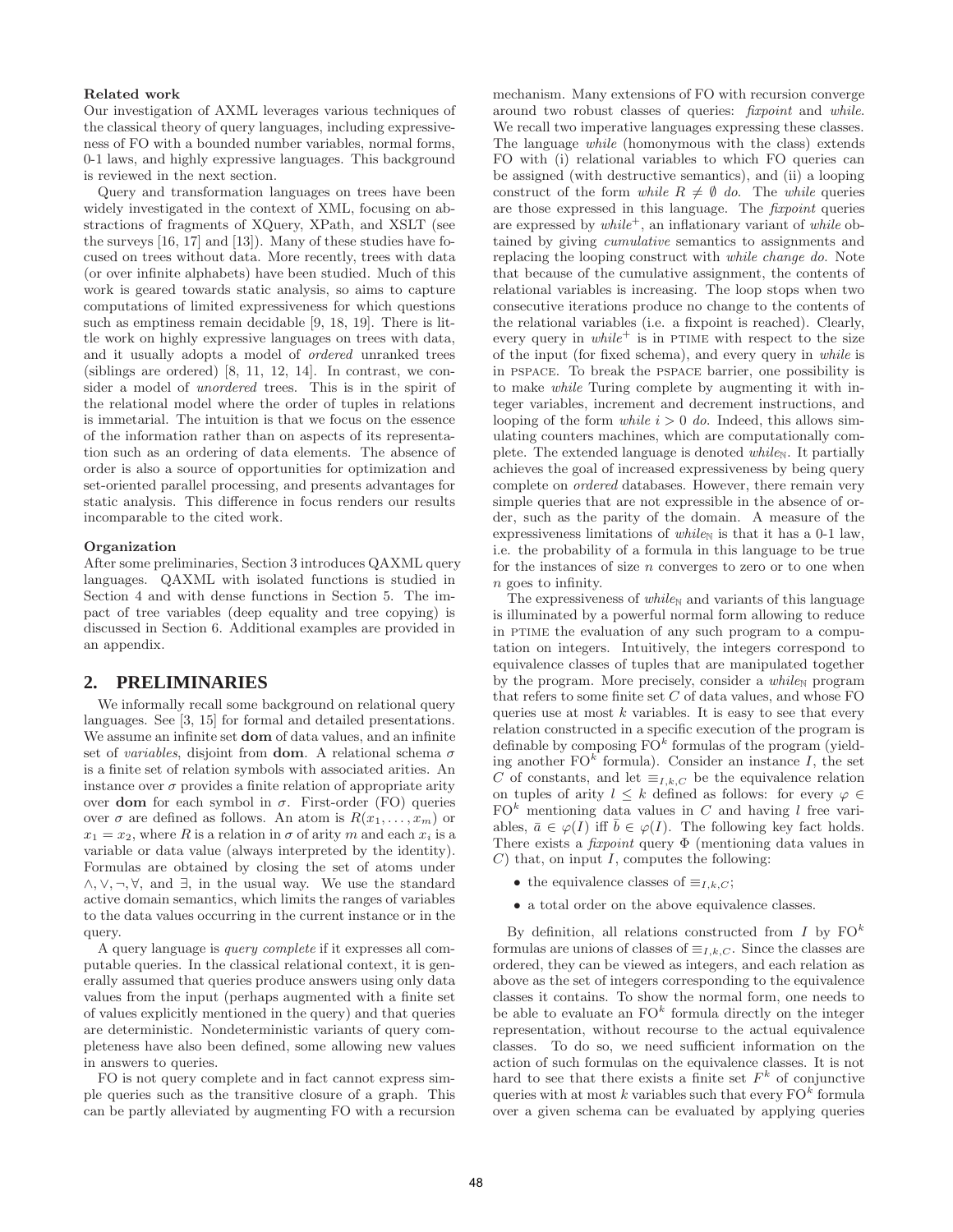in  $F^k$ , together with union and negation. For each  $q \in F^k$ , let  $a(q)$  be the number of atoms in q. It can be shown that there exists a *fixpoint* query  $\Psi$  which computes, for each  $q \in F^k$ , a relation  $Action_q$  providing, for each  $a(q)$ -tuple of equivalence classes of  $\equiv_{I,k,C}$ , the result of applying q to that tuple. Clearly, the instance  $Action(I, k, C) = \{Action_q$  $q \in F^k$  provides the needed information for evaluating  $\text{FO}^k$ queries directly on the integers representing the equivalence classes of  $\equiv_{I,k,C}$ . The normal form for while<sub>N</sub> then follows.

As a useful application of the normal form technique, consider the extension of  $while_{\mathbb{N}}$  allowing to store integers mixed together with data in relational variables, denoted  $while^*_{\mathbb{N}}$ . More precisely, this is done by an assignment instruction  $X := \langle i \rangle$  where X is a unary relational variable and i an integer variable. It turns out that this seemingly more powerful language remains equivalent to  $while_{\mathbb{N}}$ . This is shown by extending the normal form to  $while_{\mathbb{N}}^*$ , by considering "slices" of relations sharing the same integer components, and showing that their data portions remain definable in  $FO^k$ . As a consequence, all properties (and queries producing only data values) remain definable in  $while_{\mathbb{N}}$  [7].

One way to obtain a query complete language is to extend while with the ability to introduce new data values throughout the computation. This is done by an instruction  $X := new(Y)$ , where  $X, Y$  are relational variables and  $arity(X) = arity(Y) + 1$ . This inserts in X all tuples of Y extended with an additional coordinate containing a distinct new data value for each tuple (akin to a nondeterministically chosen tuple identifier). It turns out that this language, denoted  $while_{new}$ , is query complete for queries whose answers do not contain invented values. Interestingly, the language is not complete when invented values are allowed in the answer, due to the notorious *copy elimination problem* [4].

**Trees** The data trees we consider are labeled, unranked and unordered. We assume given the following disjoint infinite sets: nodes N (denoted n, m), tags  $\Sigma$  (denoted a, b, c, ...), data values  $\mathcal D$  (denoted  $\alpha, \beta, \ldots$ ), possibly with subscripts. A tree is a finite binary (parent) relation over N where all nodes have a single parent except for one (the root). A tree also has a labeling function assigning a tag or data value to every node (data values can only be assigned to leaves). We also assume that the trees are *reduced*, i.e., there are no siblings subtrees that are isomorphic by a mapping preserving the tags and data values. This is analogous to the set (rather than bag) semantics for relational databases. The set of data values occurring in a tree I is denoted  $dom(I)$ .

**Tree queries** Let Σ be a finite set of tags. We define the semantic notion of *computable query for trees* over  $\Sigma$ , by extending the classical notion of computable query for relational databases. The input trees may be constrained by a DTD  $\Delta$ .

We use the following notions:

- C-genericity: We extend the notion of C-genericity for some finite set  $C$  of data values. A relation  $\Re$  on trees with tags in  $\Sigma$  is *C*-generic if it is closed under all isomorphisms that preserve  $\Sigma$  and  $C$  (but may rename all other data values). More precisely,  $R$  is  $C$ -generic if for each one-to-one mapping  $\rho$  over  $\mathcal{N} \cup \mathcal{D} \cup \Sigma$  such that  $\rho(\mathcal{N}) \subseteq \mathcal{N}, \rho(\mathcal{D}) \subseteq \mathcal{D}$ , and  $\rho$  is the identity on  $\Sigma \cup C$ ,  $(I, J) \in \mathcal{R}$  iff  $(\rho(I), \rho(J)) \in \mathcal{R}$ .
- Computability: The notion of computable is standard: A relation R is computable if there exists a nondetermin-



**Figure 1: AXML tree**

istic Turing machine  $M_{\mathcal{R}}$  that, given any order  $\leq$  on data values and a standard encoding  $enc<(I)$  of an input tree  $I$  on its tape, has a terminating computation on input  $enc<(I)$  with output  $enc<(J)$  iff  $\langle I, J \rangle \in \mathcal{R}$ .

A tree query is a computable,  $C$ -generic relation  $\Re$  from trees over  $\Sigma$  satisfying  $\Delta$  to trees over  $\Sigma$ , such that, for every  $\langle I, J \rangle \in \mathcal{R}$ : (i)  $dom(J) \subseteq dom(I) \cup C$ , and (ii) I and J have disjoint sets of nodes. Condition (ii) is motivated by the fact that we do not view the specific node ids as semantically significant. We say that a tree query language is query complete if it expresses exactly the set of all tree queries.

The definition of deterministic query is somewhat subtle. Since tree queries produce as outputs trees with new nodes, genericity precludes uniqueness of the result (intuitively, all choices of new nodes must be allowed). To overcome this problem we define a query R to be deterministic if it provides a unique answer for each input up to renaming of the nodes (labels remain unchanged). A tree query language is deterministic query complete if it expresses all deterministic tree queries.

### **3. AXML QUERY LANGUAGES**

We introduce in this section several query languages based on an abstraction of AXML.

We assume given an infinite set  $\mathcal F$  of function names. For each function name  $f$ , we also use the symbols  $!f$  and  $?f$ , called *function symbols*, and denote by  $\mathcal{F}^!$  the set  $\{!f \mid f \in$  $\mathcal{F}$ } and by  $\mathcal{F}^?$  the set  $\{?f \mid f \in \mathcal{F}\}$ . Intuitively,  $!f$  labels a node where a call to function  $f$  can be made (possible call), and  $?f$  labels a node where a call to  $f$  has been made and some result is expected (running call). After the answer of a call at node  $n$  is returned, the node  $n$  is deleted.

An AXML tree is a tree whose internal nodes are labeled with tags in  $\Sigma$  and whose leaves are labeled by either tags, function symbols, or data values. An AXML forest is a set of AXML trees. An example of AXML tree is given in Figure 1.

To avoid repetitions of isomorphic sibling subtrees, we define the notion of reduced tree. A tree is reduced if it contains no distinct isomorphic sibling subtrees without running calls ?f. We henceforth assume that all trees considered are reduced, unless stated otherwise. However, the forest of an instance may generally contain multiple isomorphic trees.

**DTD** Trees may be constrained using DTDs. Because our trees are unordered, we use a variant of DTDs that restricts, for each tag  $a \in \Sigma$ , the labels of children that a-nodes may have<sup>1</sup>. As our trees are unordered, we use Boolean combinations of statements of the form  $|b| \geq k$  for  $b \in$  $\Sigma \cup \mathfrak{F}^1 \cup \mathfrak{F}^2 \cup \{dom\}$  and k a non-negative integer. Validity of trees and of forests relative to a DTD is defined in the standard way. For simplicity we assume that all DTDs specify

<sup>1</sup>Alternatively, we could use automata on unordered trees.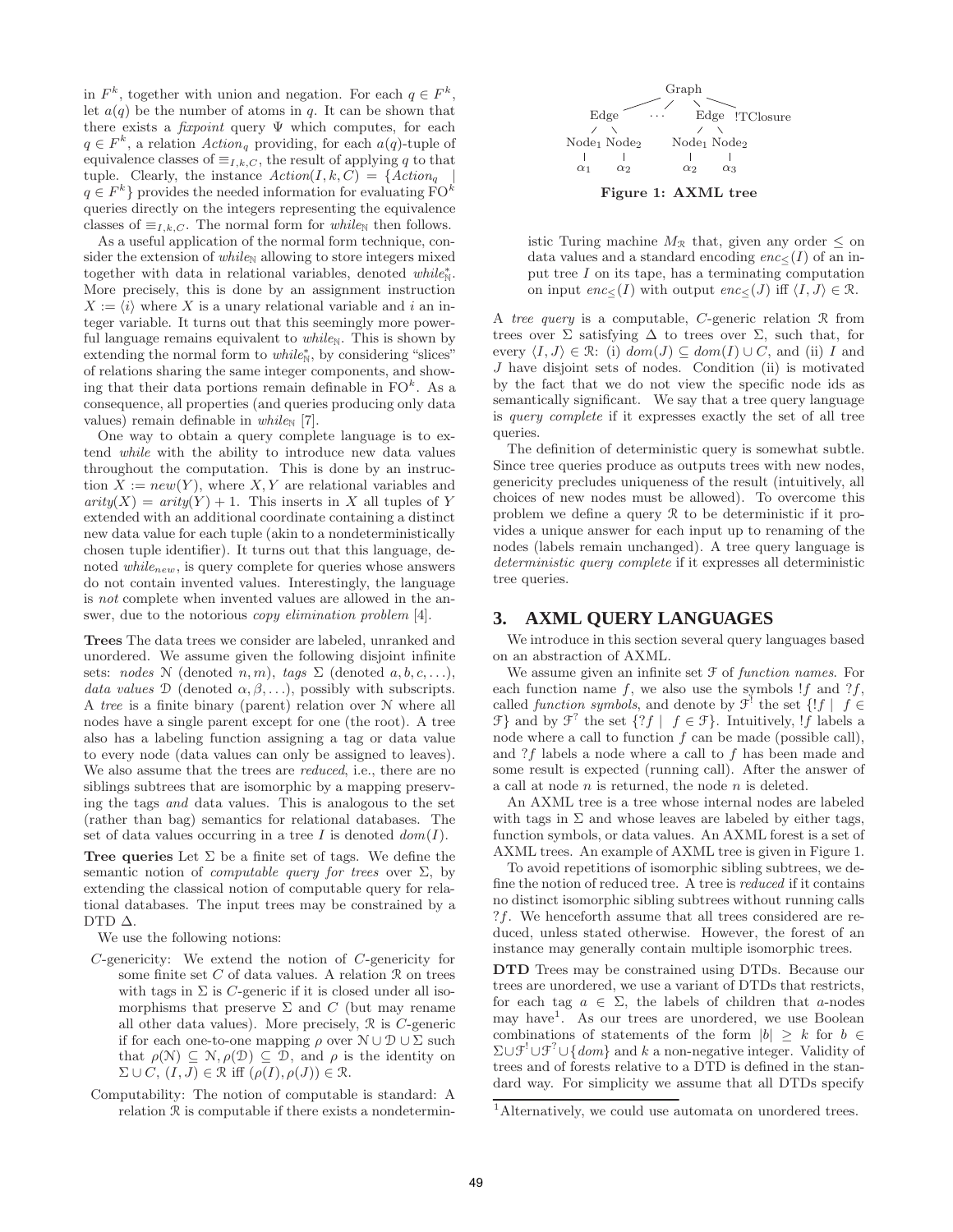trees with the same root labeled r. We call a DTD static if it does not allow function symbols, and active otherwise.

**Patterns** We use patterns as basic building blocks for our query languages. A pattern  $P$  is a tree-pattern together with a condition, defined next. We use two sorts of variables: structural variables  $V, W, \ldots$  that bind to nodes labeled by tags and function symbols, and *data* variables  $X, Y, \ldots$  binding to nodes labeled by data values. A tree-pattern is a tree whose nodes are labeled by distinct variables, and whose edges are labeled by child  $\langle \rangle$  or descendant  $\langle \rangle$ , where descendant is reflexive. Additionally, each node has associated with it a *sign*: positive or negative. The default sign is positive, and we indicate nodes of negative sign by a label ¬. The root of each tree pattern must be positive. We call a node in the tree pattern  $T$  a *boundary node* if it is the root or a node labeled  $\neg$ . For each subtree S of T rooted at a positive node, we denote by  $S^+$  the tree obtained by removing all its subtrees rooted at negative nodes (including their roots). We associate to each boundary node  $b$  of  $T$  a set of variables  $var(b)$  defined recursively as follows. For the root  $r$ ,  $var(r)$  is the set of variables in  $T^+$ . For an arbitrary boundary node b,  $var(b)$  is the union of the variables in  $var(b')$ for the boundary nodes  $b'$  that are ancestors of  $b$ , together with the variables in  $S_b^+$ , which is the subtree of T rooted at  $b$  where the sign of  $b$  is made positive. The *condition* of  $T$  is a mapping *cond* associating to each boundary node  $b$  a Boolean combination of equalities over  $var(b)$  of the form:

- $V = t$ , where V is a structural variable and t is a tag or function symbol; and
- $X = Y$ , where X is a data variable and Y is a data variable or a data value.

A pattern  $P$  is a pair  $(T, cond)$ , where  $T$  is a tree pattern and  $\text{cond}$  a condition for  $T$ . By slight abuse, we sometimes refer to nodes of  $P$ , meaning nodes in its tree pattern  $T$ .

Let  $P = (T, cond)$  be a pattern. The set of bindings of P into an AXML forest I is defined by structural recursion on P as follows. A binding of P into I is a mapping  $\nu$  from  $var(T^+)$  to the nodes of I such that:

- The child and descendant relations are preserved.
- For each data variable X,  $\nu(X)$  is a node labeled by a data value.
- cond(r) is satisfied. More precisely, an equality  $V = t$ is satisfied for a structural variable V of the label of  $\nu(V)$  equals t, and  $X = Y$  is satisfied for data variables X, Y if the data values labeling  $\nu(X)$  and  $\nu(Y)$  are equal (and similarly when Y is a data value).
- For each maximal subtree  $N$  of  $T$  rooted at a negative node b, there is no extension of  $\nu$  to a binding of  $T \oplus N$ where  $T \oplus N$  is obtained from T by removing the label  $\neg$  from the root of N, such that  $\nu$  satisfies cond(b).

Given an AXML forest  $I$  and a pattern  $P$ , we denote by  $\text{Bind}(P, I)$  the set of bindings of P into I. We say that I satisfies P, denoted  $I \models P$ , if  $\text{Bind}(P, I) \neq \emptyset$ .

**Example 3.1** Figure 2 shows a very simple pattern. When conditions uniquely specify labels of nodes, we use an intuitive representation, as the right pattern in Figure 2. This cannot always be done. For example, if for the same tree pattern the condition is  $V0 = Graph \wedge V2 = Node1 \wedge V3 =$  $Node2 \wedge (V1 = Self\text{-}Loop \rightarrow X = Y) \wedge (V1 = Edge \rightarrow$ 



**Figure 2: A simple pattern: full specification (a) and concise version (b)**



**Figure 3: A complex pattern: (a) full specification (b) concise version (c) a query using the pattern**

 $X \neq Y$  then there no fixed assignment of labels to nodes. Finally, a more complex pattern and its concise representation are shown in Figure 3.

We sometimes use patterns that are evaluated relative to a specified node in the tree. More precisely, a relative pattern is one whose conditions may use equalities of the form  $V = self$  where self is a new symbol. A relative pattern is evaluated on a pair  $(I, n)$  where I is a forest and n is a node of I. An equality  $V = self$  is satisfied by a binding  $\nu$ if  $\nu(V) = n$ .

**Pattern Queries** As previously mentioned, patterns are the building blocks for our basic queries, as shown next. A pattern query is a finite set of rules of the form  $Body \rightarrow$ Head, where Body is a pattern and Head is a tree whose internal nodes are labeled by tags, and leaves are labeled by tags, function symbols in  $\mathcal{F}^!$ , or data variables in  $Body^+$ . In addition, all variables in Head occur under a designated constructor node (marked by set brackets), specifying a form of nesting. When evaluated on a forest  $I$ , the answer is obtained using the bindings of  $Body^+$  into I. The answer for the rule is obtained by replacing in Head the subtree T rooted at the constructor node with a forest containing, for each  $\nu \in Bind(Body, I)$  a new copy of T in which each label X is changed to the data value labeling  $\nu(X)$ . The answer to the pattern query is the union of the answers for each rule (so a set of trees). A simple example of a pattern query is shown in Figure 3. Its body is the pattern in Figure 3.

Note that, in the above, variables in heads of queries extract data values from the input. We will consider in Section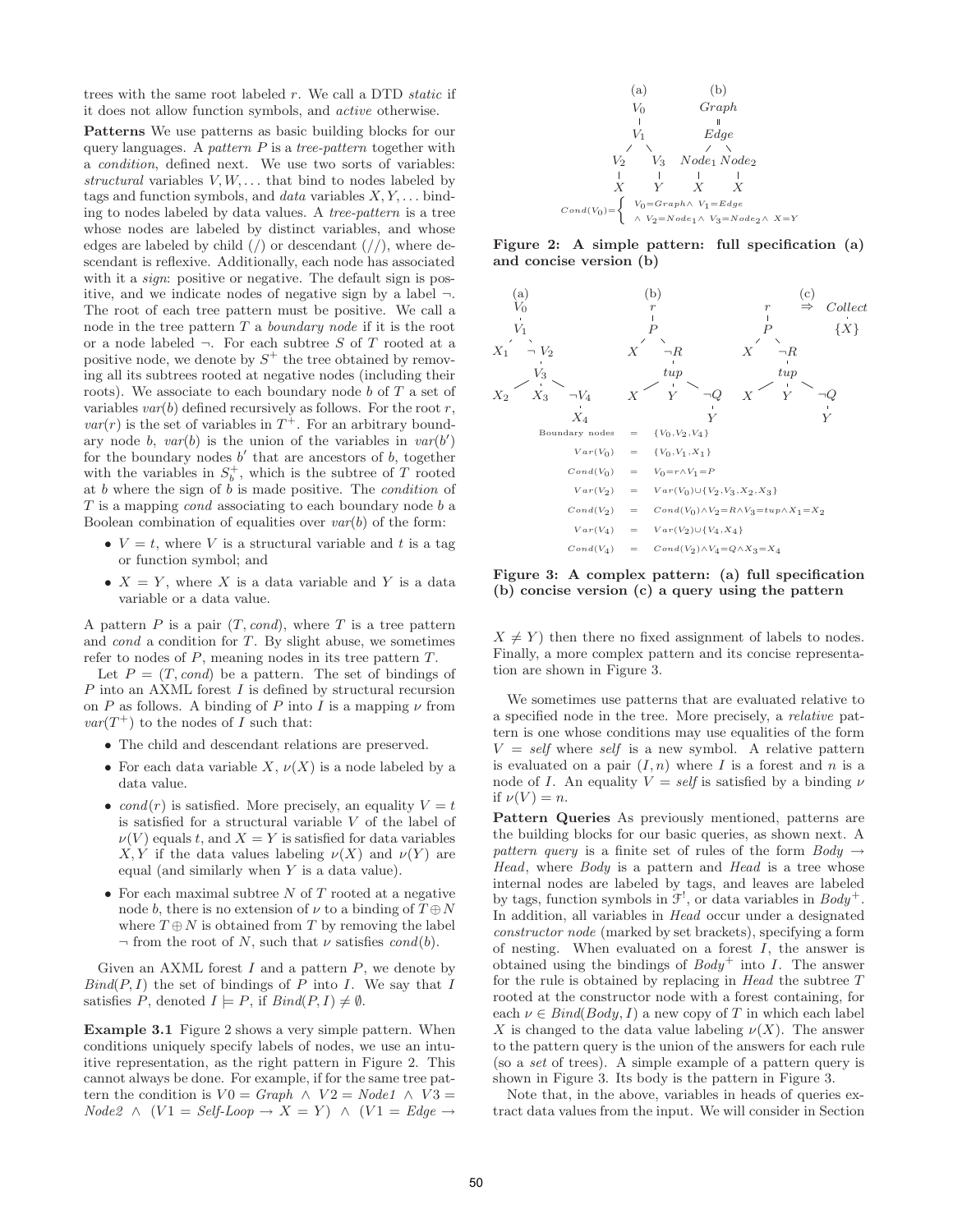

**Figure 4: An AXML instance with an eval link**

6 an extension allowing variables in heads to extract entire subtrees from the input.

As for patterns, we may consider queries evaluated relative to a specified node in the input tree. A relative pattern query is defined like a pattern query, except that the bodies of its rules are relative patterns.

**Programs and instances** A QAXML *program* Q is a tuple  $(\Phi, \Delta)$  where  $\Phi$  is a set of function definitions, and  $\Delta$  is a DTD constraining the initial instance.

We next provide more details, starting with Φ. For each  $f \in \mathcal{F}$ , let  $a_f$  be a new distinct label in  $\Sigma$ . Intuitively,  $a_f$  will be the root of a subtree where a call to  $f$  is being evaluated (this may be seen as a workspace for the evaluation of the call). The specification of a function f of  $\Phi$  provides a *call* guard (Boolean combination of patterns), its input query (a relative query), return guard (Boolean combination of patterns with roots labeled  $a_f$ ), and return query (a pattern query with rules whose bodies have roots labeled  $a_f$ ). When the input query is evaluated, self binds to the node at which the call  $!f$  is made. The role of the input query is to define the the initial state of the workspace of the call to  $f$ .

An AXML *instance* I is a pair  $(\mathcal{T}, eval)$ , where  $\mathcal{T}$  is an AXML forest and eval an injective function over the set of nodes in T labeled with ?f for some  $f \in \Phi$  such that: (i) for each n with label ?f,  $eval(n)$  is a tree in T with root label  $a_f$ (its workspace), and (ii) every tree in  $\mathcal T$  with root label  $a_f$ is  $eval(n)$  for some n labeled ?f. Figure 4 shows an AXML instance.

The standard semantics of AXML is nondeterministic. At each step of a computation, one function is called or one function call returns its answer. Alternatively, one can provide a deterministic semantics, in which all calls and returns whose guards are true take place simultaneously. This distinction is in the spirit of a distinction that has been considered for Datalog programs, for which rules may be fired simultaneously or one at a time. We denote the nondeterministic variant by NQAXML and the deterministic one by DQAXML.

**Nondeterministic semantics** We first define the standard nondeterministic semantics, yielding the language NQAXML. Let  $I = (\mathfrak{T}, eval)$  and  $I' = (\mathfrak{T}', eval')$  be instances. The instance  $I'$  is a possible next instance of  $I$  iff  $I'$  is obtained from I by making a call to some function whose call guard is true, or by returning the answer to an existing call whose return guard is true. We denote by  $I \vdash I'$  the fact that I' is a possible next instance of I.

We now provide more details. When a call to  $!f$  is made at node n, the label of n is changed to  $?f$  and we add to the graph of eval the pair  $(n, T')$  where  $T'$  is a tree consisting of a root  $a_f$  connected to the forest that is the result of evaluating the input query of f on input  $(\mathfrak{T}, n)$ . When an answer to call  $?f$  at node *n* is received, the trees in the answer are added as siblings of  $n$ , and  $n$  is deleted. The answer can be returned only if  $eval(n)$  contains no running calls ?g, in which case the answer consists of the result of evaluating the return query of f on  $eval(n)$ , after which  $(n, eval(n))$  is removed from the graph of eval.

Figure 4 shows a possible next instance for the instance of Figure 1 after a call has been made to !TClosure.

We are interested in *computations* of NQAXML programs. An *initial* instance of program  $\mathcal{Q} = (\Phi, \Delta)$  is an instance consisting of a single tree satisfying  $\Delta$ . A *computation* of  $\Omega$ is a maximal sequence  $\{(I_i)\}_{0\leq i\leq n}$ , such that  $n \in \mathbb{N} \cup \{\omega\},\$ I<sub>0</sub> satisfies  $\Delta$ , and for each i,  $0 < i < n$ ,  $I_{i-1} \vdash I_i$ . A computation is terminating if it is finite.

**Deterministic semantics** QAXML programs can be given deterministic semantics by firing at each transition all function calls and function returns whose guards hold in the current instance. The notion of computation is defined analogously to the nondeterministic case. Of course, a QAXML program with deterministic semantics has only one computation on each given input. QAXML programs with deterministic semantics are denoted by DQAXML. We continue to refer to QAXML to denote programs with either deterministic or nondeterministic semantics.

**QAXML as a query language** Consider a tree query R with input DTD  $\Delta$ . Recall that inputs and outputs of tree queries have no function symbols. In order to compute R using QAXML, we add function calls to the input under certain nodes. An answer is the tree found under a designated new tag Out whenever the program terminates. An example of a QAXML program computing the transitive closure of a graph is provided in the appendix.

We consider two extremes: (i) the only function call allowed in the input is under the root, and (ii) function calls are placed under every node in the input (except those labeled by data values). Intermediate restrictions on embeddings can be defined by various means that we leave open, for instance by specifying the parents of function calls using their tags, by an MSO formula, etc. As we shall see, the allowed embedding of function calls into the input has drastic impact on expressiveness. We next consider (i) in Section 4, then (ii) in Section 5.

### **4. QAXML WITH ISOLATED FUNCTIONS**

A main objective of the current study is to understand the impact on expressiveness of function calls embedded in the data. We first consider the case when there is no nontrivial embedding in the input, coupled with a restriction on how new functions can be introduced. Without loss of generality, we can assume that the initial instance contains only one function symbol !f (other functions can be added if desired by a call to that function).

DEFINITION 4.1. A QAXML program with isolated functions is a pair  $\mathcal{Q} = (\Phi, \Delta)$  where  $\Delta$  is a static DTD and for every query rule Body  $\rightarrow$  Head used in  $\Phi$ , no function symbol occurs under the constructor node in Head. For an instance I satisfying  $\Delta$ , we denote by I<sup>!</sup> the instance obtained by adding a call !f under the root of I. The program  $\Omega$  expresses a tree query R with input DTD  $\Delta$  if for every I satisfying  $\Delta$ ,  $(I, O) \in \mathbb{R}$  iff there exists a computation of  $\Omega$ on  $I<sup>!</sup>$  terminating with O as the unique subtree of a unique node labeled Out (where Out is a new tag).

The isolation restriction places drastic limitations on the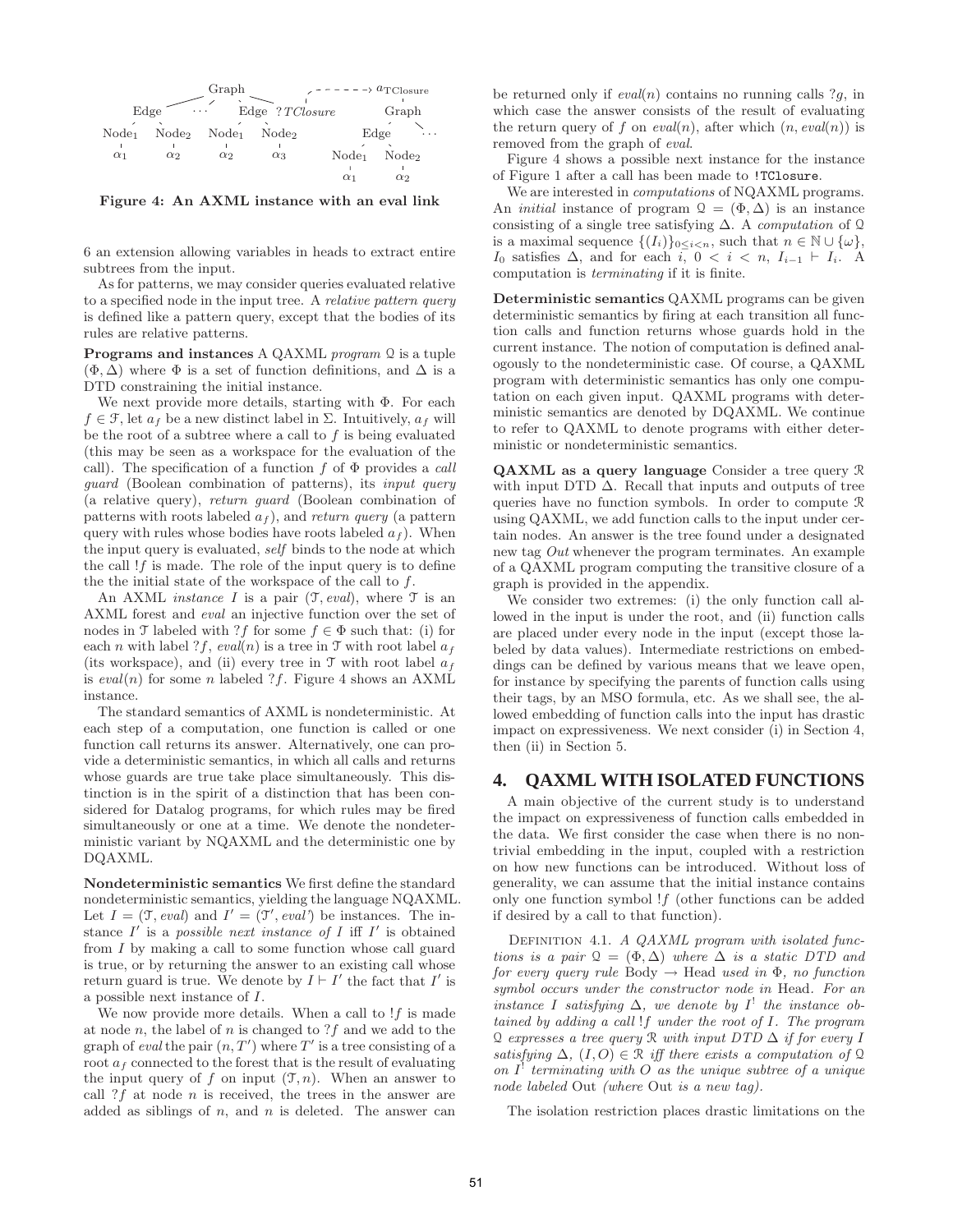expressive power of QAXML programs. Rather surprisingly, it turns out that this is closely related to definability by FO with a bounded number of variables, well explored in the theory of relational query languages [15]. We first elaborate on this connection, which provides a key technical tool. We then use it to establish equivalencies to languages in the while family, extended to data trees, as well as to present a powerful normal form.

#### **4.1 Isolated Functions and FO**<sup>k</sup> **Definability**

We begin with an informal description of the connection between QAXML with isolated functions and  $FO<sup>k</sup>$  definability. Let Q be a QAXML program with isolated functions, with deterministic or nondeterministic semantics. Suppose Q uses a finite set C of data value constants in its patterns. Consider a computation of  $\mathcal Q$  on input I. In the course of the computation, I remains unchanged and function calls generate another subtree under the root  $r$ , as well as a forest of workspaces siblings to r. When a tree pattern query is evaluated, a portion is bound to  $I$  and the rest to trees outside  $I$ . The bindings to I can be pre-computed for all relevant subpatterns and stored in a relational structure  $\sigma(I)$ . Now consider the trees built in the course of the computation. Recall that data values are introduced in such trees using pattern queries, by instantiating subtrees in the head rooted at constructor nodes with bindings of the data variables. Let us call nodes obtained by such instantiations expanded nodes. Let  $R_{\varepsilon}$  be the relation consisting of all bindings used in a given step of the computation to produce expanded nodes by applying a particular query rule. We will show the following key fact:

There exists  $k > 0$  depending only on Q such that each  $R_{\varepsilon}$ is definable from  $\sigma(I)$  by an FO<sup>k</sup> formula (using constants in  $C$ ).

Recall that every relation definable in  $FO<sup>k</sup>$  from  $\sigma(I)$  is a union of classes of the equivalence relation  $\equiv_{\sigma(I),k,C}$ . Intuitively, this captures the distinguishing power of Q with regard to data values. Computation on the actual data can in fact be replaced with computation on the equivalence classes of  $\equiv_{\sigma(I),k,C}$ , augmented with a total order on the classes and the structure  $Action(I, k, C)$  summarizing the action of  $FO<sup>k</sup>$  queries on the equivalence classes (see the preliminaries). These can be computed by a fixpoint query, so also by a QAXML program with isolated functions (in PTIME). Because of the total order, the classes of  $\equiv_{\sigma(I),k,C}$  can henceforth be abstracted as integers. As we will see, this provides a powerful technical tool.

We now provide more details. Let Q be a QAXML program with isolated functions. In the course of the computation of Q on input I, a tree is generated next to I under  $r$ , together with a forest of workspaces sibling to r. As discussed earlier, when a tree pattern is evaluated, a portion is bound to  $I$  and the rest to trees outside  $I$ , which may be siblings of I under r, or workspaces rooted at  $a<sub>g</sub>$  for some function g. We show how to pre-compute the relational structure  $\sigma(I)$ holding the result of evaluating on  $I$  a set of subpatterns depending only on Q. Consider a pattern  $P = (T, cond_P)$ of  $\mathcal Q$  where T has root r. Every child subtree S of r in T can generally extract some bindings from I. Recall that S can only extract data bindings using the data variables in  $S^+$ . However, the conditions attached to S use (i) structural variables in  $var(T^+)$  and (ii) data variables in  $var(T^+)$  which may include variables not in S. To evaluate each S independently, we do the following. To account for (i), we consider different instantiations of S for each assignment of tags, function symbols, or self to the structural variables in  $T^+$ . To account for (ii), we augment S with a subtree extracting all assignments of data values to the data variables in  $T^+$  that are not in  $S^+$ . Now the bindings extracted by the different  $S$  can be combined by joining them. The relational structure  $\sigma(I)$  contains the sets of bindings extracted by each such  $S$ , for all patterns  $P$  rooted at  $r$ .

In more detail, let  $P = (T, cond_P)$  be a pattern of Q as above, where T has root r. Let  $svar(T^+)$  be the set of structural variables of  $T^+$ , and  $dvar(T^+)$  the set of data variables of  $T^+$ . Let  $\Gamma$  be the set of assignments of tags, function symbols of Q, or self to svar( $T^+$ ), and for each  $\gamma \in \Gamma$  let  $\text{cond}_{\gamma}$ be the condition  $\wedge \{V = \gamma(V) \mid V \in \mathit{svar}(T^+)\}.$  Let S be the set of subtrees  $\dot{S}$  of  $T$  whose roots are children of  $r$ . For each  $S \in \mathcal{S}$  and each  $\gamma \in \Gamma$ , we define a pattern  $S_{\gamma}$  rooted at r with subtrees /S and {  $//X \mid X \in dwarf(T^+) - dwarf(S^+)$ } and condition defined by  $cond(r) = cond_P(r) \wedge cond_{\gamma}$  and  $cond(b) = cond_P(b)$  for all boundary nodes of S.

Note that for each pattern P, the set of bindings of  $dvar(T^+)$ on a given instance can be computed by applying independently the patterns extracted from  $T$  as above, and then combining the results. More precisely, the set of bindings is obtained by the following "formula" :

$$
(\dagger) \quad \bigvee_{\gamma \in \Gamma} (\wedge_{S \in \mathcal{S}} S_{\gamma})
$$

To each pattern  $P, \gamma \in \Gamma$  and  $S_{\gamma}$  as above we associate a relation  $R_{S,\gamma}$  of arity  $|dvar(T^+)|$ . Let  $\sigma$  be the schema consisting of all such relations. For an input I, let  $\sigma(I)$  be the relational structure obtained by evaluating each  $S_{\gamma}$  on I.

Now consider again the evaluation of a pattern P rooted at r in the course of the computation of  $\mathcal Q$  on I. In view of (†), it follows that the set of bindings of  $dvar(T^+)$  on the current instance can be obtained using only  $\sigma(I)$  and evaluating the patterns of  $T$  on the tree from which  $I$  has been removed. We make this more precise. Let Pos by the set of patterns  $S_{\gamma}$  constructed from P as above where the root of S is positive, and Neg the set of  $S_{\gamma}$  with negative root. The set of bindings is:

$$
(\ddagger) \bigvee_{\gamma \in \Gamma} (\wedge_{S \in Pos}(R_{S,\gamma}(\bar{X}) \vee S_{\gamma}(\bar{X})) \wedge_{S \in Neg}(R_{S,\gamma}(\bar{X}) \wedge S_{\gamma}(\bar{X})))
$$

where  $\bar{X} = \text{dvar}(T^+)$  and  $S_{\gamma}(\bar{X})$  is evaluated on the current instance from which  $I$  has been removed. This assumes that the remaining instance contains all data values in  $I$ , which can be easily ensured.

Now consider a computation of  $\mathcal Q$  on input *I*. Recall the definition of expanded nodes generated in the course of the computation. Consider the expanded trees obtained as the answer to a a rule  $Body \rightarrow Head$  of a pattern query, with set of bindings  $B$  for the  $m$  variables in the head of the rule. To each such set  $\mathcal E$  of trees we associate a relation  $R_{\mathcal E}$  of arity m containing the bindings in B.

The following key fact can be shown.

LEMMA 4.2. Each relation  $R_{\mathcal{E}}$  generated in the course of the computation of Q on I as above is definable by an  $FO<sup>k</sup>$ query from  $\sigma(I)$ , for some k depending only on  $\mathfrak{Q}$ .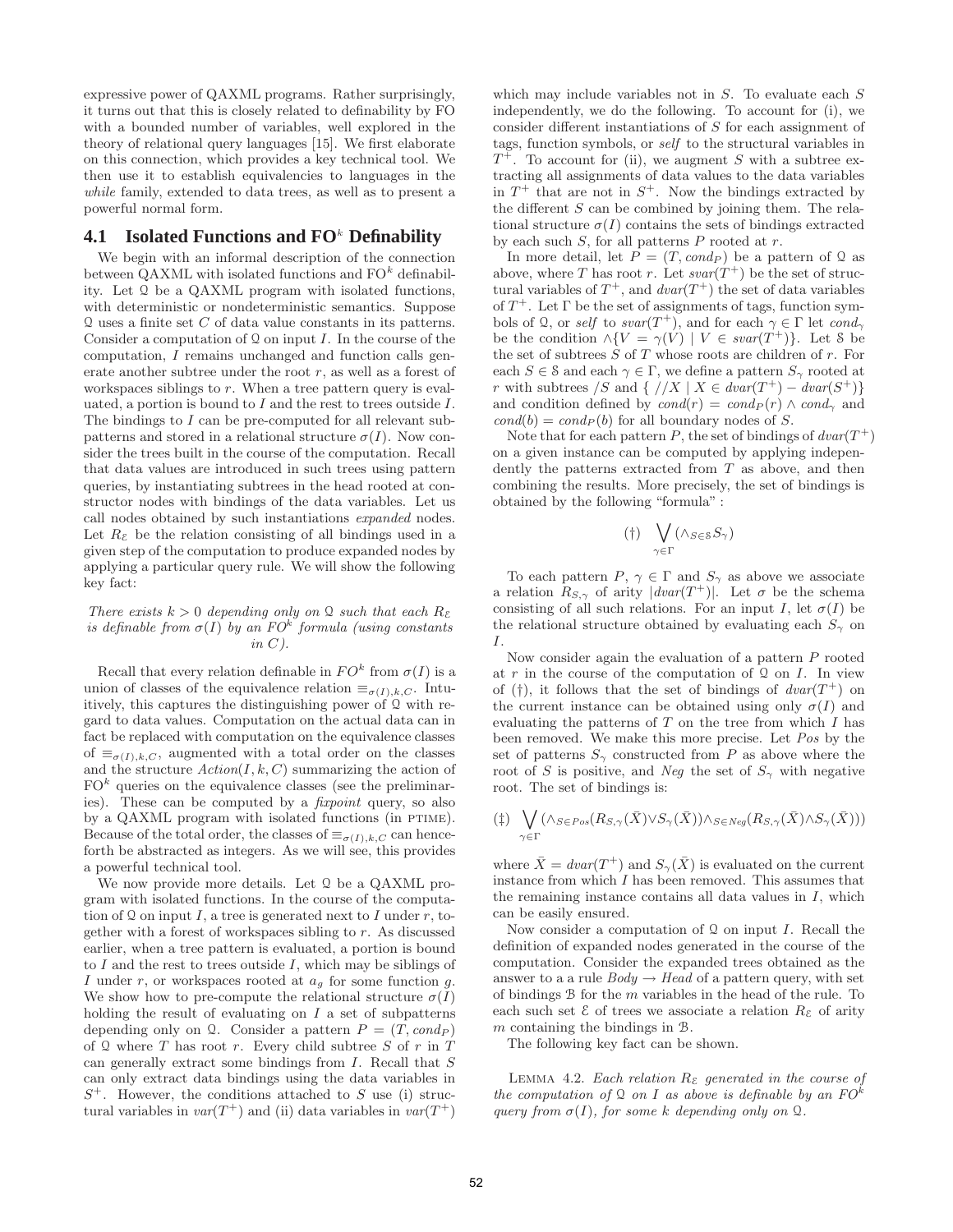The proof uses the language while<sup>∗</sup><sub>N</sub> defined in preliminaries. We consider a nondeterministic variant N-while<sup>∗</sup><sub>N</sub> obtained by allowing a choice operator,  $program_1 \mid program_2$ . By results in [7], (where while<sup>\*</sup><sub>N</sub> is denoted while<sup>++</sup>) every relation not containing integers and definable in while<sup>\*</sup><sub>N</sub> is also definable in while<sub>N</sub>, so also in  $FO^k$  for some fixed k depending on the program. This easily extends to the nondeterministic variants. We then show that every relation  $R_{\mathcal{E}}$  is definable from  $\sigma(I)$  by a program in N-while<sub>N</sub>. The key idea is to represent AXML instances generated in the computation of a QAXML program Q as relational structures, constructed from  $\sigma(I)$  by the N-while<sub>N</sub><sup>\*</sup> program. In particular, new tree nodes are represented by tuples containing both data values from  $\sigma(I)$  and integers. Details are omitted.

REMARK 4.3. Observe that the structure  $\sigma(I)$  is built using the patterns of  $Q$ . The construction can be made less dependent on the specific  $Q$  by using a more general syntactic criterion such as the maximum number of nodes k and the set  $C$  of constants used in patterns of  $Q$ . The structure  $\sigma(I)$  can then be replaced with a structure  $\sigma_{k,C}(I)$  depending only on k and C, consisting of one relation for each pattern of size up to k using constants in C. Of course, the number of relations in  $\sigma_{k,C}(I)$  may be exponential in the number of relations in  $\sigma(I)$ .

As we will see in Theorem 4.5, Lemma 4.2 can be used to show a powerful normal form for QAXML programs. Informally, a program in the normal form first produces  $\sigma(I)$ ,  $\equiv_{I,k,C}$  with a total order, and  $Action(I, k, C)$ , and then carries out the rest of the computation on the quotient structure of the above instance with respect to  $\equiv_{I,k,C}$ , in which the ordered equivalence classes of  $\equiv_{I,k,C}$  are replaced by corresponding integers (represented as paths).

Using the above development, we show next that QAXML with isolated functions is equivalent to natural analogs of  $while_{\mathbb{N}}$  to trees. We consider first NQAXML, then DQAXML.

#### **4.2** While<sub>N</sub> Languages for Trees

We define an analog of the language  $\mathit{while}_{\mathbb N}$  for trees. We first define a nondeterministic variant, denoted N-while<sup>tree</sup>, then a deterministic one denoted while<sup>tree</sup>. The language N-while<sub>N</sub><sup>tree</sup> uses integer variables  $i, j, \ldots$  (initialized to zero) and forest variables  $X, Y, \ldots$  including two distinguished variables In and Out, for input and output respectively. In addition, it is equipped with one stack on which the content of forest variables can be pushed and popped. This stack is used primarily to build the result. The basic instructions are:

- increment/decrement  $i$
- $X := \{T\}$ , where X is a forest variable and T is a constant AXML tree with no functions
- $X := Q(Y)$ , where X and Y are forest variables and Q a tree pattern query applied to Y
- $X := Y \cup Z$  where  $X, Y, Z$  are forest variables distinct from In
- $X := a[Y]$ , where  $X, Y$  are forest variables distinct from In,  $a \in \Sigma$  (this assigns to X the tree with root labeled  $a$  and all trees in  $Y$  as its children)
- push(X) (push the contents of forest variable  $X \neq In$ on the stack)

•  $X := top$  (assign to X the top of the stack and pop it).

A program may consist of a single instruction. More complex programs may be obtained using the following constructs:

- while  $i > 0$  do program
- while  $X \neq \emptyset$  do program
- program1; program2 (composition)
- program1 | program2 (nondeterministic choice)

A program also comes equipped with a DTD  $\Delta$  constraining its input, provided in the initial instance by variable In. An output is the content of variable  $Out$  in a final instance (whenever the computation terminates). A program W computes a tree query  $\mathcal R$  if for each input tree I satisfying  $\Delta$ , the set of possible outputs of W is  $\{J \mid \langle I, J \rangle \in \mathbb{R} \}$ .

The deterministic variant of N-while<sup>tree</sup>, denoted while<sup>tree</sup>, is obtained by disallowing nondeterministic choice. An example of a while<sup>tree</sup> program is provided in the appendix.

#### **4.3 NQAXML with Isolated Functions**

We now return to NQAXML and show the following main result.

THEOREM 4.4. NQAXML programs with isolated functions express the same set of tree queries as  $N$ -while $_{\mathbb{N}}^{\text{tree}}$ .

The simulation of N-while<sup>tree</sup> by NQAXML with isolated functions is rather straightforward. The converse simulation is much more intricate and makes crucial use of Lemma 4.2. The simulation of a NQAXML program Q consists of several stages:

- (i) Compute from input  $I$  a representation of the relational structure  $\sigma(I)$ ;
- (ii) For the k provided by Lemma 4.2, compute from  $\sigma(I)$ the ordered set of equivalence classes  $\equiv_{I,k,C}$ , and the instance  $Action(I, k, C)$  defined in Section 2, where C is the set of data values mentioned in Q;
- (iii) compute a Turing Machine tape representation of  $\sigma(I)$ and  $Action(I, k, C)$ , in which each class of  $\equiv_{I, k, C}$  is represented by the corresponding integer;
- (iv) Simulate the Turing machine computing the answers to Q given as input the above tape;
- (v) For each terminating computation, produce in variable Out the output tree encoded on the tape.

Note that the stack and instructions of the form  $X := Y \cup Z$ ,  $X := a[Y]$  are only needed in step (v) of the simulation.

The two-way simulations above yield a powerful normal form. We use the notation in Section 4.1.

THEOREM 4.5. For each NQAXML program Q with isolated functions there is an equivalent program  $\mathcal{Q}_{\text{nf}}$  effectively obtained from Q, whose computation on input I consists of the following three phases:

1. a PTIME computation producing a standard tree representation of the relational structure  $\sigma(I)$ ,  $\equiv_{I,k,C}$  with a total order, and  $Action(I, k, C);$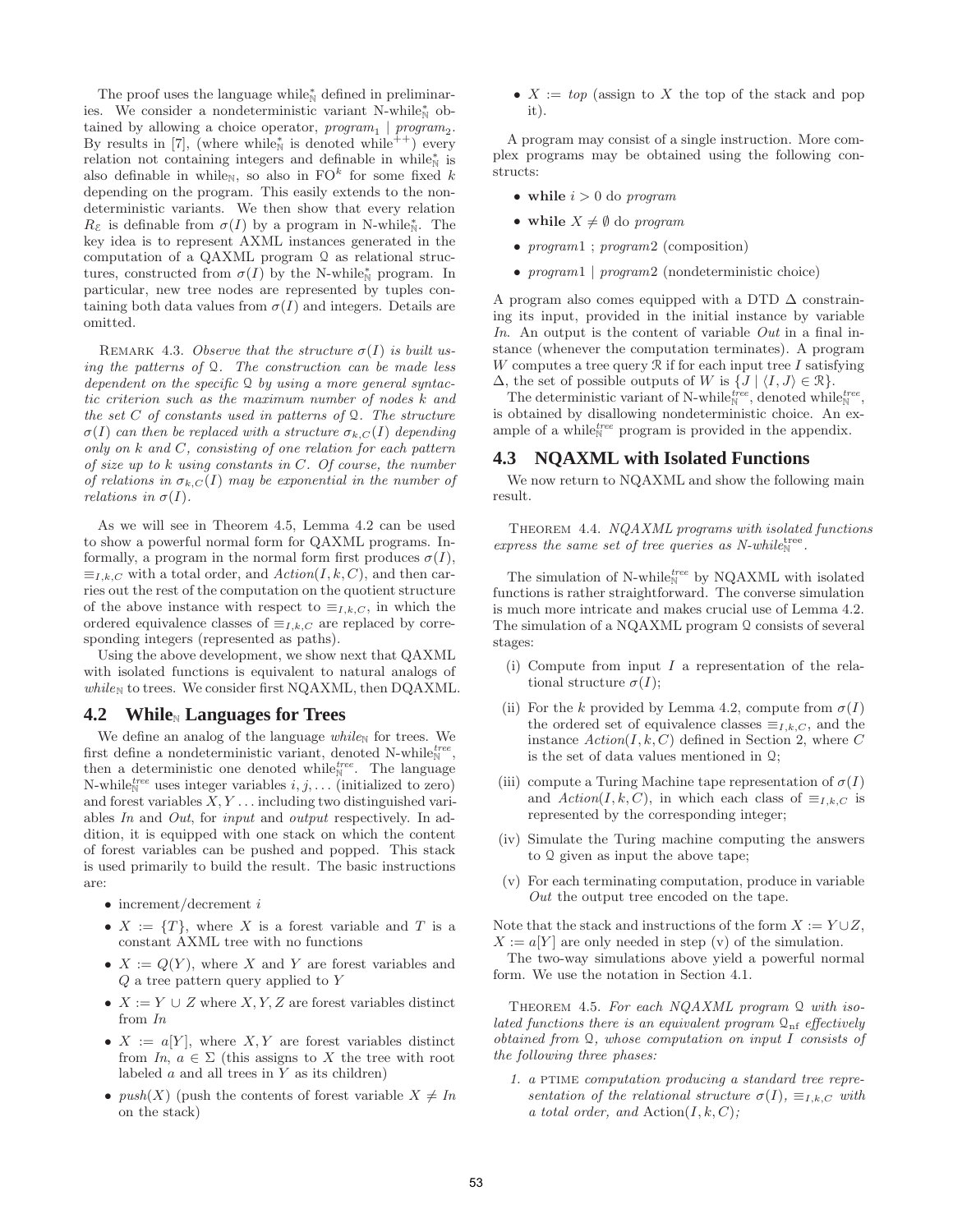- 2. an arbitrary computation on a representation of the quotient structure of the above instance with respect to  $\equiv_{I,k,C}$ , in which the ordered equivalence classes of  $\equiv_{L,k,C}$  are replaced by their ranks;
- 3. a PTIME computation (in the size of the output) producing the result.

In particular, note that  $(1)$  eliminates in PTIME all data values from the input tree, (2) is a computation with no data values, and  $(3)$  produces in PTIME the final result with its data values. The ranks of equivalence classes in the quotient structure are represented by chains of function calls.

REMARK 4.6. Observe that the index of  $\equiv_{I,k,C}$ , so the size of the input to phase  $(2)$ , may be arbitrarily smaller than the input  $I$ . In fact, as shown in  $[2]$ , for inputs that are standard tree representations of relations, there is a constant  $M > 0$  so that the expected index of  $\equiv_{I,k,C}$  (under uniform distribution) is asymptotically bounded by  $M$ . This suggests a potential opportunity for optimization, using the compressed representation provided by the quotient structure. The analysis is harder if the input is not a representation of a relation. In the best case, a double compression takes place: first from I to  $\sigma(I)$ , and then from  $\sigma(I)$  to the quotient structure.

The following is now immediate.

Corollary 4.7. The normal form of Theorem 4.5 also applies to N-while<sup>tree</sup> programs. Additionally, phases  $(1)$ and (3) can be expressed by while  $i.e.$  programs (i.e. without nondeterministic instruction choice).

REMARK 4.8. One might wonder if it is possible to relax the definition of QAXML with isolated functions while preserving Lemma 4.2 and Theorems 4.4 and 4.5. This can be done to a limited extent. For example one can show that the results continue to hold if we allow functions to be placed under tags that may occur only once in every valid input. Indeed, these can be simulated by NQAXML programs with isolated functions. Going further is non-trivial. To illustrate this, we note that one cannot even allow functions under tags that may appear twice in valid trees without losing the above results. Indeed, consider the DTD  $\Delta$ 

 $r \rightarrow a \ a$ ,  $a \rightarrow |\text{dom}| > 0$ 

Suppose functions are allowed under a. One can write a NQAXML program which, on a given input, outputs nondeterministically one of the sets of data values under the a's. It is easy to see, by genericity, that there is no N-while  $k_{\text{N}}^{\text{tree}}$ program computing this query. The problem can be circumvented in various ways, for instance by bounding the number of data values allowed under a. In fact, it remains open to characterize where functions can be placed so that Lemma 4.2 and equivalence to N-while  $k_{\rm N}^{\rm tree}$  still hold.

### **4.4 DQAXML with Isolated Functions**

We now consider deterministic QAXML with isolated functions. As we will see, much of the previous development transfers to this case.

Recall that while  $\mathbb{R}^{tree}$  denotes the language N-while  $\mathbb{R}^{tree}$  without the nondeterministic instruction choice construct. Thus, while<sup>tree</sup> expresses a subset of the queries defined by Nwhile<sup>tree</sup>. For a language expressing both deterministic and

nondeterministic queries, let us call the set of deterministic queries it expresses its deterministic fragment. It will be useful to note the following. The proof relies on the normal form provided by Corollary 4.7.

THEOREM 4.9. The language while  $k_{\text{N}}^{\text{tree}}$  expresses precisely the deterministic fragment of  $N$ -while $_N^{\text{tree}}$ .

We now state the analog of Theorem 4.4.

THEOREM 4.10. DQAXML programs with isolated functions express the same set of tree queries as while $_{\mathbb{N}}^{\text{tree}}$ .

As a consequence of Theorems 4.4, 4.9 and 4.10, we have the following nontrivial result.

THEOREM 4.11. DQAXML with isolated functions expresses precisely the deterministic fragment of NQAXML with isolated functions.

Finally, the same normal forms hold for DQAXML with isolated functions and for while  $i^{tree}$  as for their nondeterministic counterparts.

### **4.5 Boolean queries**

We consider here Boolean queries, for which some of the earlier results can be strengthened. In particular, constructing the answer is trivial for such queries. As we will see, this renders redundant some instructions and the stack in the while languages.

Consider a NQAXML program Q. We say that Q is Boolean if whenever it terminates, it produces as output a tree consisting of a single node labeled accept or reject. A computation is accepting if it terminates with output accept. An input  $I$  is accepted by  $\mathcal Q$  if  $\mathcal Q$  has at least one accepting computation on  $I$ . Boolean N-while<sup>tree</sup> programs are defined analogously. The definitions for Boolean deterministic  $\text{QAXML}$  and while<sup>tree</sup> programs are similar. We say that two Boolean programs are equivalent (or define the same property) if they have the same input DTD and accept the same set of instances.

For Boolean queries, we are able to obtain a stronger version of Theorem 4.4.

THEOREM 4.12. The following languages express the same Boolean tree queries:

- (i) NQAXML and DQAXML with isolated functions;
- (ii) N-while<sup>tree</sup> and while<sup>tree</sup> with or without the stack and instructions of the form  $X := Y \cup Z$ ,  $X := a[Y]$ ;

We additionally obtain the following stronger normal form for Boolean programs.

Corollary 4.13. For each Boolean (non)deterministic  $QAXML$  program Q with isolated functions there is a (non)deterministic Boolean QAXML program  $\mathcal{Q}_{\text{nf}}$  with isolated functions, effectively computable from Q, that defines the same property, whose computation consists of the following phases:

- 1. a PTIME computation (in the size of the input);
- 2. an arbitrary computation on an instance with no data values.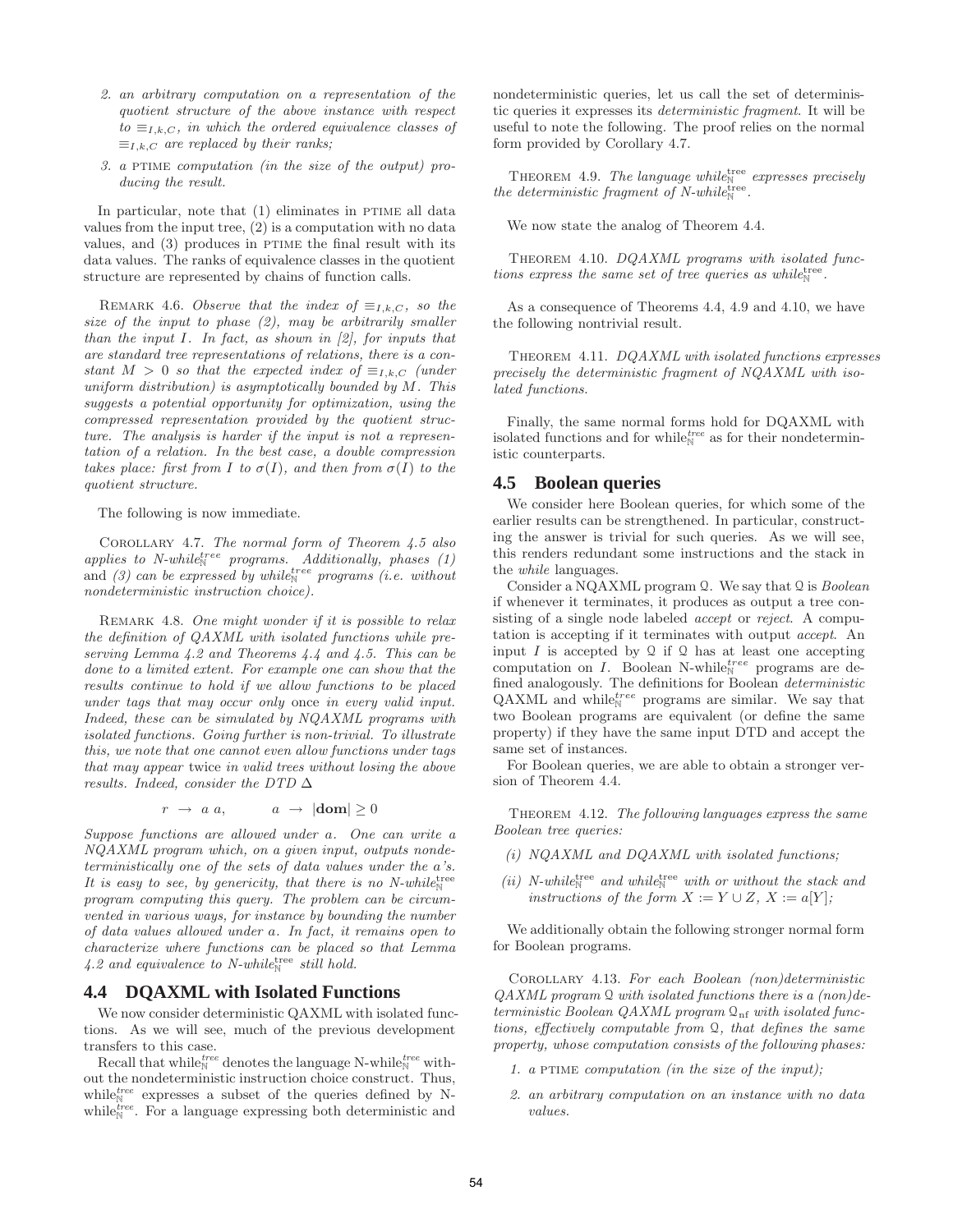The normal form shows that data values can be eliminated by a pre-processing phase in PTIME, regardless of the overall complexity of the property. The same normal form holds for Boolean (N)-while<sup>tree</sup> programs, with the addition that no stack or instructions  $X := Y \cup Z$ ,  $X := a[Y]$  are used in the normal form.

**Expressiveness of QAXML with isolated functions** The above development points to limitations in the expressive power of QAXML with isolated functions that are reminiscent of limitations of  $while_{\mathbb{N}}$  in the relational context. In particular, the  $0/1$  law for properties definable by while<sub>N</sub> is inherited from the relational context, for inputs consisting of trees encoding relations. More precisely, consider an m-ary relation  $R$  and its standard tree representation described by the following DTD  $\Delta_R$ :

$$
R \rightarrow |tup| \ge 0
$$
  
\n
$$
tup \rightarrow |A_1| = 1 \land ... \land |A_m| = 1
$$
  
\n
$$
A_i \rightarrow |dom| = 1, \quad 1 \le i \le m
$$

It is easily seen that (non)deterministic QAXML with isolated functions, input DTD  $\Delta_R$ , and no constant data values, has a 0-1 law. It would be interesting to characterize the class of input DTDs for which the 0-1 law continues to hold.

The 0-1 law for relational inputs shows that there are simple properties that cannot be expressed in QAXML with isolated functions, e.g., evenness of the number of data values in inputs over  $\Delta_R$ . This is despite the fact that QAXML with isolated functions is computationally complete, since it can simulate arbitrary computations on integers. A reason for this limitation is the strict separation between data and computation, imposed by the isolation condition. We next show that this can be largely overcome by closer integration of the two, provided by embeddeed functions.

### **5. QAXML WITH DENSE FUNCTIONS**

We now consider QAXML that can have embedded functions throughout the input. Intuitively, we would expect this to lead to completeness, alleviating the limitations of isolated functions. This turns out to be true for nondeterministic semantics, but false in the deterministic case. This is due to a variant of the "copy elimination problem".

DEFINITION 5.1. A QAXML program with dense functions is a pair  $\mathcal{Q} = (\Phi, \Delta)$  where  $\Phi$  is a set of function definitions and  $\Delta$  a static DTD. For an instance I satisfy- $\lim_{t \to \infty} \frac{\Delta}{\Delta}$ , we denote by  $I^*$  the instance obtained by adding a call !f under every node of I whose label is a tag. The program Q expresses a tree query R with input DTD  $\Delta$  if for every I satisfying  $\Delta$ ,  $(I, O) \in \mathbb{R}$  iff there exists a computation of  $\Omega$  on  $I^{\dagger}$  terminating with O as the unique subtree of a unique node labeled Out.

In other words, a QAXML program with dense functions is one that has in the initial instance a function call  $!f$  as a child of each tag.

**Nondeterministic semantics** The main result on NQAXML with dense functions is the following.

Theorem 5.2. NQAXML with dense functions is query complete.

PROOF. Let  $\Re$  be a tree query with input DTD  $\Delta$ . The computation of R by an NQAXML program is done in several phases:

- (i) on input I, nondeterministically construct an ordering  $\leq$  of the data values in *I*;
- (ii) compute an encoding  $enc<(I)$  of I on a Turing machine input tape;
- (iii) simulate the Turing machine computing  $\mathcal{R}$ ;
- (iv) if the Turing machine terminates, construct the tree J whose encoding  $enc<(J)$  is on the final tape of the machine.

 $\Box$ 

**Deterministic semantics** We now consider DQAXML with dense functions. Recall that in the case of isolated functions, DQAXML was as expressive as the deterministic fragment of NQAXML. Interestingly, this turns out not to be the case with dense functions, as shown next.

THEOREM 5.3. DQAXML with dense functions is not complete.

PROOF. Consider the query  $\Re$  whose input I is a set of n data values, and whose output consists of a tree rooted at r, with n! subtrees, each representing a successor relation among the  $n$  data values. We claim that there is no DQAXML program with dense functions that computes R. The proof relies on a structural property involving the automorphisms of instances produced in the computation of any DQAXML program on input I. The property shows that any program computing R must produce more than one copy of the answer.  $\Box$ 

Note that the counterexample in the proof of Theorem 5.3 uses bounded inputs and outputs. Thus, DQAXML with dense functions is not complete even in this case. However, it is complete for inputs and outputs encoding relations. Recall that  $\Delta_R$  denotes the standard DTD corresponding to a relation schema R.

THEOREM 5.4. Let  $R$  and  $S$  be relation schemas and  $R$ be a deterministic tree query with input DTD  $\Delta_R$ , such that every output satisfies  $\Delta_S$ . Then there exists a DQAXML program with dense functions that expresses R.

The proof relies crucially on the fact that the input and output of R are trees representing relations and thus have highly regular structure. In particular, constructing a single copy of the output is easily done in this case, but is impossible for arbitrary outputs. This follows from the proof of Theorem 5.3, since the query  $R$  shown not to be expressible has relational input but nonrelational (although boundeddepth) output. In this case, one can compute multiple copies of the answer, but a single final copy cannot be obtained. This is a technical problem similar to the well-known copy elimination problem arising in some relational and objectoriented query languages [4]. We can show the following.

COROLLARY 5.5. Let  $R$  be a relation schema. For each deterministic tree query R with input DTD  $\Delta_R$ , there exists a DQAXML program Q with dense functions and input DTD  $\Delta_R$  which, for every input I of R, produces an instance containing a set of subtrees with root Out, each containing a unique subtree isomorphic to the output of R on I.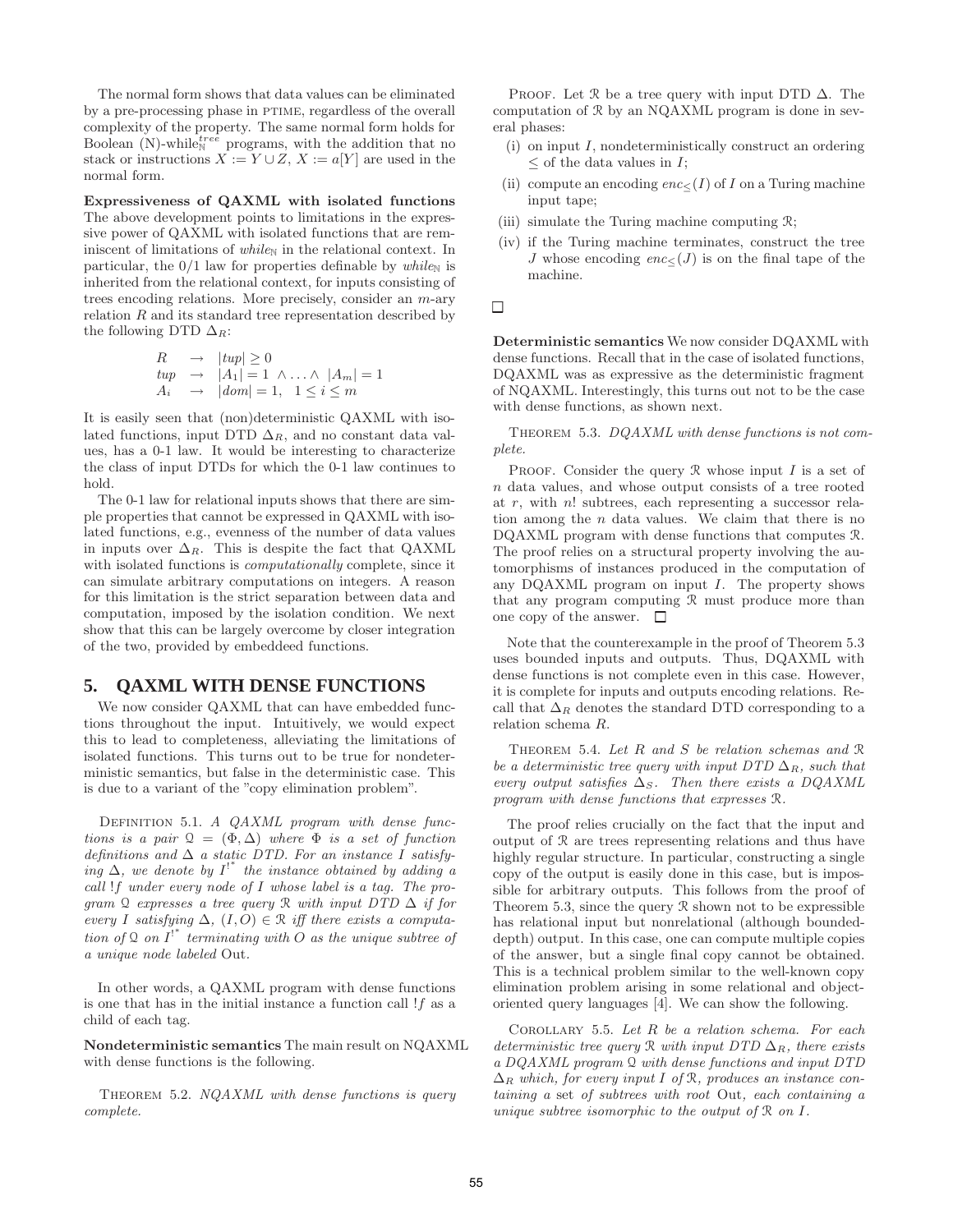Thus, for relational input, DQAXML with dense functions is complete up to copy elimination.

Since for Boolean queries the ouput is relational, we have the following.

COROLLARY 5.6. Let  $R$  be a relation schema. Every Boolean tree query with input  $DTD \Delta_R$  is expressed by some  $DQAXML$ program with dense functions.

It remains open to give a precise characterization of the input and output DTDs for which Theorem 5.4 and Corollary 5.6 hold.

REMARK 5.7. Recall that the QAXML languages with isolated functions have natural counterparts in the while family of languages. As we will see in the next section, this also holds for QAXML with tree variables. We know of no while counterpart for the QAXML languages with dense functions and no tree variables.

# **6. QAXML WITH TREE VARIABLES**

In the previous sections we considered the impact of embedding functions into data, where the queries used by functions extract bindings of data values. In particular, we showed that there are drastic differences in expressiveness between the isolated and dense cases. We now consider QAXML with more powerful queries equipped with tree variables, that can extract and compare entire subtrees from the input. We show how the picture changes in this case due to the increased power of the basic queries. First, programs with isolated functions are much more powerful. Indeed, in the deterministic case they become complete. In the nondeterministic case the language is not complete, but remains so for a restricted kind of nondeterminism, occurring at the control level but not at the data level. With dense functions, this restriction can be lifted. In fact, only an intermediate form of density is needed for nondeterministic completeness, allowing functions to occur under constructor nodes of queries, but not embedded in the input (other than under the root).

We begin by informally defining QAXML with tree variables. We outline the differences with the model described in Section 3. We no longer distinguish in patterns between structural and data variables. Instead, each variable may bind to any node in the input tree. However, we introduce two types of equality: *shallow* equality  $X = Y$  where X is a variable and Y is a variable, tag, function symbol, or data value, and *deep* equality  $X = dY$ , where X and Y are variables. The semantics is standard. Variables in heads of queries return an isomorphic copy of the entire subtree rooted at the node to which they bind. Relative patterns and queries are defined as before, by allowing equalities of the form  $X = self$ . We denote QAXML with tree variables by  $QAXML^{\mathcal{T}}$ . The notion of isolated and dense program remains unchanged. An example of a  $QAXML^T$  program is provided in the appendix.

We first consider  $\operatorname{QAXML}^{\mathcal{T}}$  with isolated functions and deterministic semantics, denoted  $DQAXML^T$ .

THEOREM 6.1.  $DQAXML^{\mathcal{T}} with isolated functions is query$ complete.

The high-level structure of the proof is similar to that of Theorem 5.2, but the lack of dense functions renders the construction more challenging.

We now consider  $QAXML^{\mathcal{T}}$  with nondeterministic semantics, denoted  $NQAXML^{\mathcal{T}}$ . It turns out that  $NQAXML^{\mathcal{T}}$  is not query complete. For example, it cannot express the query that outputs one arbitrary data value from the input. Intuitively, this is because NQAXML<sup>3</sup> with isolated functions provides nondeterminism in the control, but not in choice of data. This can capture a limited form of nondeterminism that we call weak nondeterminism. For a tree T and automorphism  $\pi$  of T, we denote by  $\pi_d$  the restriction of  $\pi$  to the set of data values in T.

DEFINITION 6.2. A tree query  $\Re$  is weakly nondeterministic *if for every input-output pair*  $\langle I, J \rangle$  of R and automorphism  $\pi$  of I,  $\pi_d$  can be extended to an automorphism of J.

For example, the above-mentioned query that outputs one arbitrary data value from a set of input values is not weakly nondeterministic. The query that outputs either the set of data values under some tag a or the set of data values under tag b is weakly nondeterministic. Note that the input DTD is important: the same program may define a query that is weakly nondeterministic with respect to some input DTD, but not so with respect to another. The second query happens to be weakly nondeterministic for all input DTDs.

THEOREM 6.3.  $NQAXML^{T}$  with isolated functions expresses precisely the weakly nondeterministic tree queries.

To summarize the results in this section so far,  $QAXML^{\mathcal{T}}$  with isolated functions is complete for deterministic queries, but falls short for nondeterministic queries. It is clear that allowing dense functions leads to a complete language, as for QAXML. However, full density is not required. We say that a  $\mathbf{Q}\mathbf{AXML}^{\mathcal{T}}$ 

program is query-dense if function calls can only occur under the root in the initial instance, but are allowed under constructor nodes in heads of queries. Thus, programs with query-dense functions are a hybrid allowing only isolated functions in the input but dense functions in queries. We have the following.

THEOREM 6.4.  $NQAXML^{T}$  with query-dense functions is query complete.

Finally, we note that Theorems 6.1 and 6.4 yield some strong normal forms for  $\mathbf{QAXML}^{\mathcal{T}}$  programs.

THEOREM 6.5. (i) For every  $DOAXML<sup>T</sup> program$  one can effectively construct an equivalent  $DQAXML^T$  program with isolated functions. (ii) For every  $NQAXML^{\mathcal{T}}$  program one can effectively construct an equivalent  $NQAXML<sup>T</sup> program$ with query-dense functions.

#### **While with tree variables**

We next define simple variants of the while language that are equivalent to the  $(non)$ deterministic  $QAXML^{\prime}$  languages. The deterministic language, denoted  $while^{\mathcal{T}}$  has forest variables  $X, Y, Z, \ldots$ , assignments  $X := \varphi(Y)$  (where X a variable, Y is a variables or a constant tree, and  $\varphi$  is a tree pattern query with tree variables), and an iterator while  $X \neq \emptyset$  do. The nondeterministic version of the language, denoted Nwhile<sup>T</sup>, is obtained by introducing control choice program1 program2. As before, there are two distinguished variables, In and Out holding the input and output to the query.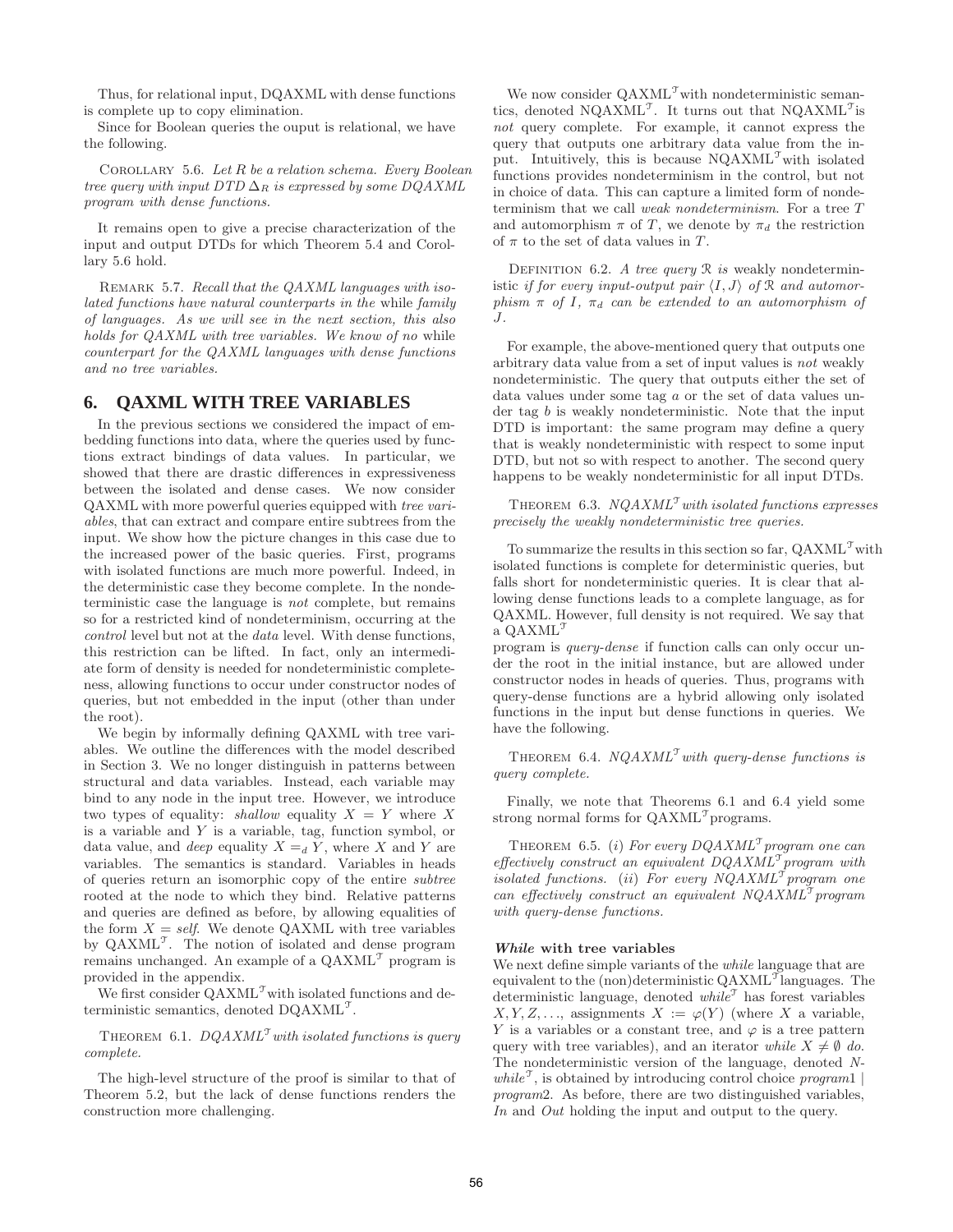Note that, unlike  $(N)$ -while<sup>tree</sup>, these languages have no integer variables, no stack, and no tree constructors, because all can be simulated using tree variables. A simple example of a  $while^{\mathcal{T}}$  program is given in the appendix.

The following establishes the connection between the  $(N)$ while<sup>T</sup> and  $QAXML$ <sup>T</sup> languages. The proofs are similar to Theorems 6.1 and 6.3.

THEOREM 6.6. (i) while<sup>T</sup> is equivalent to  $DQAXML^T$  with isolated functions and is query complete; (ii)  $N$ -while<sup>T</sup> is equivalent to  $NQAXML^{\mathcal{T}}$  with isolated functions and expresses exactly the weakly nondeterministic tree queries.

In order to obtain a complete nondeterministic language,  $N\text{-}while^{\mathcal{T}}$  has to be extended with a tree choice construct. To this end, we add an assignment  $X := choose(Y)$ , where X and  $Y$  are forest variables. This assigns to  $X$  one tree nondeterministically chosen from the forest in  $Y$ . We denote the language extended with this form of data nondeterminism by  $N^d$ -while<sup>T</sup>. The following is immediate.

THEOREM 6.7.  $N^d$ -while<sup>T</sup> is query complete and therefore equivalent to  $NQAXML^{\mathcal{T}}$  with query-dense functions.

It turns out that a single use of data nondeterminism at the end of the computation is sufficient to achieve completeness. This yields a normal form for  $N^d$ -while<sup>T</sup> programs that pushes all nondeterminism into the last step.

COROLLARY 6.8. Every  $N^d$ -while<sup>T</sup> program P can be written as  $Q_i$ {Out := choose(Y)} where Q is a deterministic while<sup> $\mathcal{T}$ </sup> program.

Naturally, the determinization in the normal form comes at the cost of an exponential blowup in the size of intermediate instances generated in the computation.

### **7. CONCLUSION**

We investigated highly expressive query languages on unordered data trees. We focused largely on QAXML, because this language turned out to be a very appropriate vehicle for understanding the impact and interplay of various language features on expressiveness: (i) the integration of data and computation, (ii) the use of tree versus data variables and (iii) the use of deterministic vs. nondeterministic control.

When patterns and queries do not have tree variables, QAXML with isolated functions has expressiveness limitations reminiscent of relational while languages. It also has similarly powerful normal forms, shown by adapting techniques related to  $FO<sup>k</sup>$  definability. We see the presentation of these normal forms as a major contribution of the paper. We show in particular that NQAXML is equivalent to the much simpler N-while<sup>tree</sup> and DQAXML to while<sup>tree</sup>. With dense functions, NQAXML becomes complete, while DQAXML falls short even for relational input, due to the copy elimination problem. Interestingly, the deterministic fragment of NQAXML is strictly more expressive than

DQAXML (so nondeterminism increases the ability to express deterministic queries). We do not know of a natural deterministic complete language without deep equality and tree copying.

Tree variables in patterns and queries partly alleviate the limitations of isolated functions: DQAXML with isolated functions becomes complete with tree variables, but

NQAXML falls short of capturing full nondeterminism. To obtain nondeterministic completeness for NQAXML, isolation must be relaxed. The results suggest that dense functions and tree variables are alternatives for achieving query completeness, modulo the subtle limitations mentioned above.

A number of interesting issues were raised by the present work. We mention a few:

- characterize relaxations of the isolation condition for which the results on isolated QAXML programs continue to hold.
- characterize the input and output DTDs for which DQAXML with dense functions is query-complete, or query-complete up to copy elimination.
- characterize the input DTDs for which properties defined by QAXML programs with isolated functions also follow 0-1 laws.
- find natural, deterministic, query-complete languages without deep equality or tree copying.

Many classical models of computation on trees are based on automata and transducers. We plan to consider in future work various forms of transducers for unordered data trees, and their connection to query languages. While a nondeterministic, query-complete transducer is easy to design, this appears to be more challenging for the deterministic case.

# **8. REFERENCES**

- [1] S. Abiteboul, P. Bourhis, and V. Vianu. Comparing workflow specification languages: a matter of views. In ICDT, 2011.
- [2] S. Abiteboul, K. J. Compton, and V. Vianu. Queries are easier than you thought (probably). In PODS, 1992.
- [3] S. Abiteboul, R. Hull, and V. Vianu. Foundations of Databases. Addison Wesley, 1995.
- [4] S. Abiteboul and P. Kanellakis. Object identity as a query language primitive. Journal of the Association for Computing Machinery (JACM), 45(5), 1998.
- [5] S. Abiteboul, L. Segoufin, and V. Vianu. Static analysis of active XML systems. ACM Trans. Database Syst., 34(4), 2009. Also PODS 2008.
- [6] S. Abiteboul and V. Vianu. Generic computation and its complexity. In STOC, pages 209–219, 1991.
- [7] S. Abiteboul and V. Vianu. Computing with first-order logic. J. Comput. Syst. Sci., 50(2), 1995.
- [8] M. Benedikt and C. Koch. From XQuery to relational logics. ACM Trans. Database Syst., 34(4), 2009.
- [9] M. Bojanczyk. Automata for data words and data trees. In RTA, pages 1–4, 2010.
- [10] D. Calvanese, G. D. Giacomo, R. Hull, and J. Su. Artifact-centric workflow dominance. In ICSOC/ServiceWave, 2009.
- [11] J. Hidders, S. Marrara, J. Paredaens, and R. Vercammen. On the expressive power of XQuery fragments. In DBPL, 2005.
- [12] J. Hidders, J. Paredaens, R. Vercammen, and S. Demeyer. A light but formal introduction to XQuery. In XSym, 2004.
- [13] W. Janssen, A. Korlyukov, and J. V. den Bussche. On the tree-transformation power of xslt. Acta Inf., 43(6), 2007.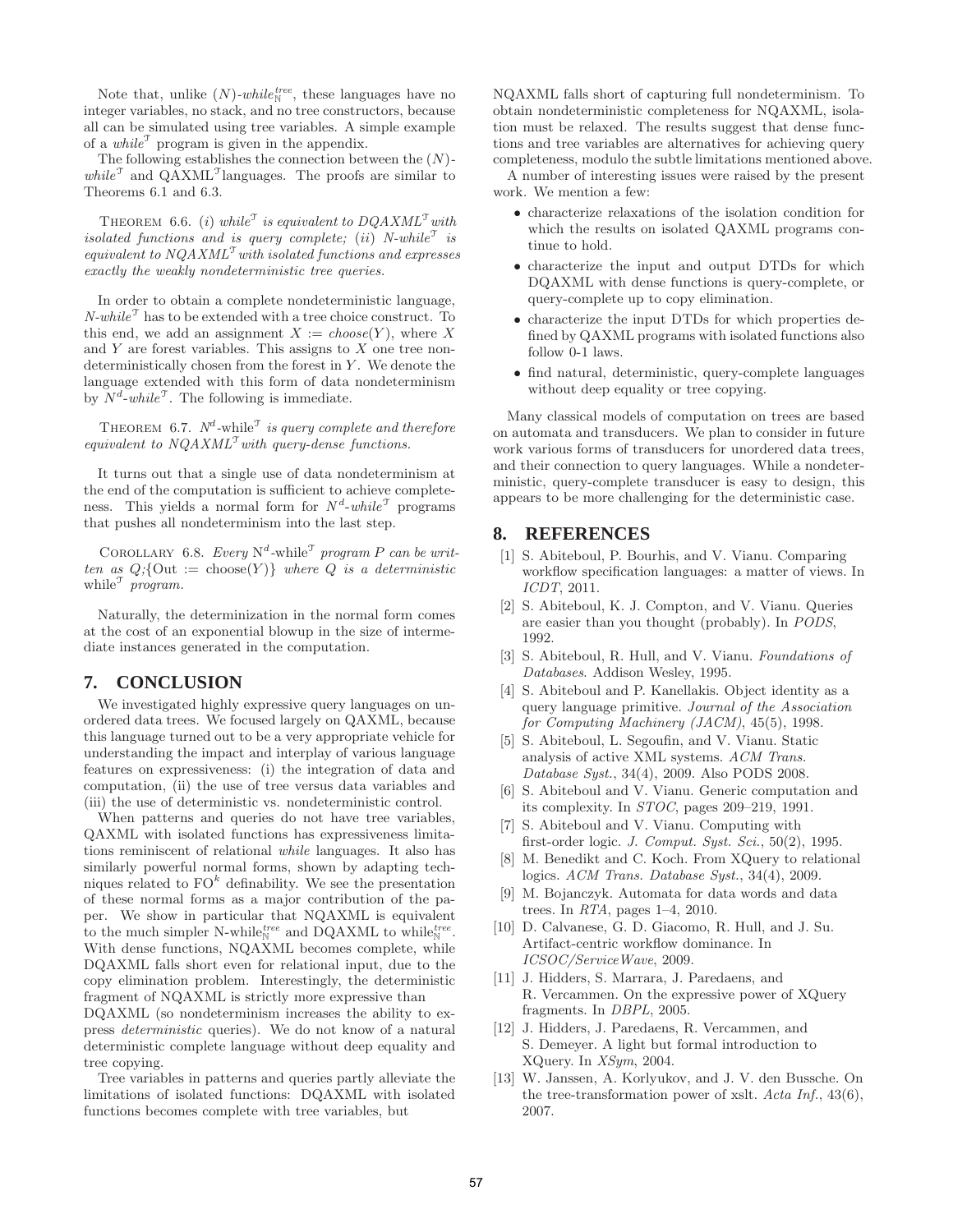

**Figure 5: Input graph**

- [14] C. Koch. On the complexity of nonrecursive XQuery and functional query languages on complex values. ACM Trans. Database Syst., 31(4), 2006.
- [15] L. Libkin. Elements of Finite Model Theory. Springer, 2004.
- [16] F. Neven. Automata, logic, and XML. In CSL, 2002.
- [17] T. Schwentick. Automata for XML a survey. J. Comput. Syst. Sci., 73(3), 2007.
- [18] L. Segoufin. Automata and logics for words and trees over an infinite alphabet. In CSL, pages 41–57, 2006.
- [19] L. Segoufin. Static analysis of xml processing with data values. SIGMOD Record, 36(1):31–38, 2007.

# **APPENDIX**

### **A. ADDITIONAL EXAMPLES**

We illustrate the QAXML and while languages with two examples. The first shows a QAXML and a while  $\mathbb{R}^{tree}$  program with data variables computing the transitive closure of a graph. The second exhibits  $QAXML^{\mathcal{T}}$  and while programs with tree variables computing the parity of the depth of a tree.

### **A.1 Transitive Closure**

A directed graph is represented as in Figure 5. We exhibit a QAXML program with isolated functions and a while  $k_{\text{N}}^{tree}$ program computing a representation of the transitive closure of the graph.

#### *A.1.1 QAXML Program*

The QAXML program uses two functions: TClosure to initialize the output and Iterate to perform each iteration in the computation of the transitive closure.

The tree in Figure 6 represents the initial instance of the QAXML program. It is obtained from the input tree in Figure 5 by adding a function call ! TClosure under the root. A call to this function returns a copy of the input graph and adds a function call !Iterate (Figure 7).

Each call to Iterate performs one iteration in the computation of transitive closure. It returns the edges obtained in the current iteration and, if the last iteration has not yet been reached, a new call *!Iterate*. In more detail, a call to Iterate first creates a workspace containing the edges of the current iteration (new and old) under tag NewEdges, and separately a copy of the old edges under tag OldEdges. The input query of Iterate is shown in Figure 8. An instance obtained by the activation of Iterate is depicted in Figure 9.

The function *Iterate* returns the set of edges under *NewEdges* that are not also under OldEdges. If this set is not empty (so the last iteration has not been reached), it also returns a new call to *Iterate*. The return query of *Iterate* is shown in Figure 10. The computation terminates when no new edges



**Figure 6: QAXML initial instance**

are added.

### $A.1.2$  *While*<sup>tree</sup> Program

A while  $k_{\text{N}}^{tree}$  program computing the transitive closure of the graph is sketched below.

**Data**: A tree representing a graph stored in Input **Result**: A tree representing the transitive closure of the graph stored in Output

begin  
\nbegin  
\n*Neu* := 
$$
QN(Input)
$$
  
\n $Difference := New$   
\nwhile Difference !=  $\emptyset$  do  
\n $Old := \text{QOld}(New)$   
\n $New := \text{New} \cup \text{Old}$   
\n $Difference := QNewEdges(New)$   
\n $New := \text{QNewEdges}(New)$   
\n $New := \text{QMergeN}(New \cup Difference)$   
\n $Output := \text{QAnswer}(New)$ 

We explain the notation. Besides *Input* and *Output*, the program uses variables Old (containing a tree rooted at O), New (containing a tree rooted at N and sometimes also a tree rooted at O), and Difference (containing a tree roted at  $N$ ). Query QN initializes variable *New* to *Input* in which the root label Graph is changed to N. The query QOld copies the contents of *New*, relabeling the root to  $O$ . The query QNewEdges computes the new edges of the next iteration (those not present in the tree of New rooted at  $O$ ), similarly to the query in Figure 10. The new edges are placed in a tree rooted at N. Note that  $New \cup Difference$  is a forest containing two trees rooted at N. The query QMergeN merges the two trees into a single tree rooted at  $N$  (by taking the union of the subtrees under the two roots). Finally the query QAnswer copies New while changing the label N back to Graph for the final answer.

# **A.2 Depth Parity**

We exhibit a  $QAXML^{\mathcal{T}}$  program with isolated functions and tree variables and a While<sup> $\sigma$ </sup> program computing the parity of the depth of the input tree (the depth is the maximum number of edges in a path from root to leaf). The root of the input tree is labeled Tree. The programs return a node with label *Even* if the depth of the input is even and *Odd* otherwise.

# *A.2.1 QAXML*<sup>T</sup> *Program*

The  $\mathbf{Q}\mathbf{AXML}^{\mathcal{T}}$  program we exhibit has isolated functions and computes the desired query with either deterministic or nondeterministic semantics. The main component of the  $QAXML^{\prime}$  program is a function *deeper* that extracts, at each invocation, all subtrees whose roots are at a given depth in the input tree (the depth increases by one at each iteration). A parity flag is flipped at each invocation, and the function is called until no more subtrees are obtained. Fig-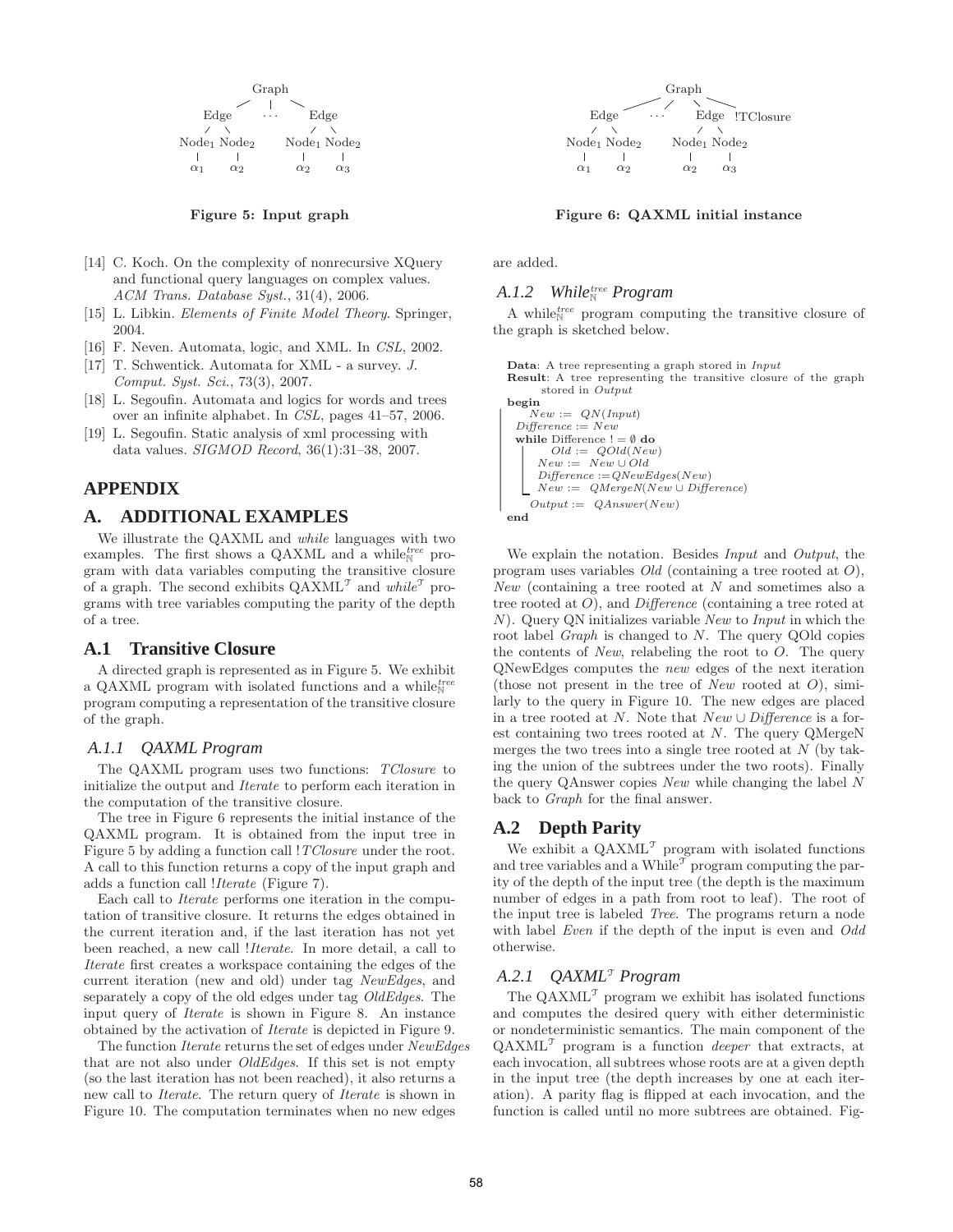

**Figure 7: QAXML instance after return of TClosure**



**Figure 8: Input query of Iterate**





aIterate NewEdges  $\neg$  OldEdges Node<sub>1</sub> Node<sub>2</sub> Edge Node<sub>1</sub> Node<sub>2</sub> Node<sub>2</sub> X Y Edge  $\stackrel{+}{X}$  $\bar{Y}$  $\Rightarrow$  {*Edge*}  $\overline{X}$  $\overline{Y}$  $, \qquad \text{a}_{\text{Iterate}} \Rightarrow$ NewEdges ¬ OldEdges Edge Node1 Node2 Node1 Node2  $\overrightarrow{X}$  $\bar{Y}$ Edge  $\stackrel{+}{X}$  $\dot{Y}$ ⇒ {!Iterate}

**Figure 10: Return query of Iterate**